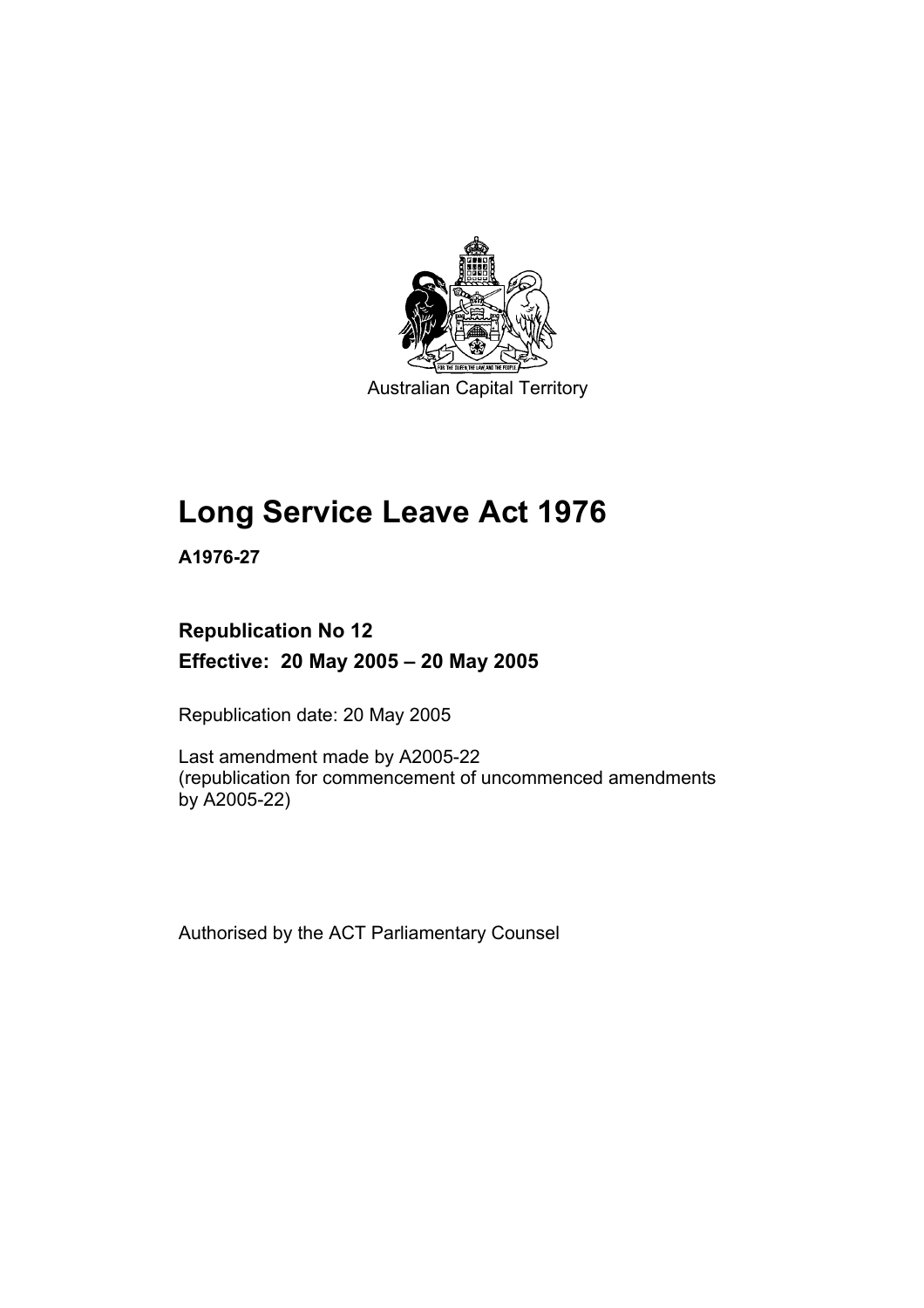## **About this republication**

#### **The republished law**

This is a republication of the *Long Service Leave Act 1976* (including any amendment made under the *Legislation Act 2001*, part 11.3 (Editorial changes)) as in force on 20 May 2005*.* It also includes any amendment, repeal or expiry affecting the republished law to 20 May 2005.

The legislation history and amendment history of the republished law are set out in endnotes 3 and 4.

#### **Kinds of republications**

The Parliamentary Counsel's Office prepares 2 kinds of republications of ACT laws (see the ACT legislation register at www.legislation.act.gov.au):

- authorised republications to which the *Legislation Act 2001* applies
- unauthorised republications.

The status of this republication appears on the bottom of each page.

#### **Editorial changes**

The *Legislation Act 2001*, part 11.3 authorises the Parliamentary Counsel to make editorial amendments and other changes of a formal nature when preparing a law for republication. Editorial changes do not change the effect of the law, but have effect as if they had been made by an Act commencing on the republication date (see *Legislation Act 2001*, s 115 and s 117). The changes are made if the Parliamentary Counsel considers they are desirable to bring the law into line, or more closely into line, with current legislative drafting practice.

This republication does not include amendments made under part 11.3 (see endnote 1).

#### **Uncommenced provisions and amendments**

If a provision of the republished law has not commenced or is affected by an uncommenced amendment, the symbol  $\mathbf{U}$  appears immediately before the provision heading. The text of the uncommenced provision or amendment appears only in the last endnote.

#### **Modifications**

If a provision of the republished law is affected by a current modification, the symbol  $\mathbf{M}$ appears immediately before the provision heading. The text of the modifying provision appears in the endnotes. For the legal status of modifications, see *Legislation Act 2001*, section 95.

#### **Penalties**

The value of a penalty unit for an offence against this republished law at the republication date is—

- (a) if the person charged is an individual—\$100; or
- (b) if the person charged is a corporation—\$500.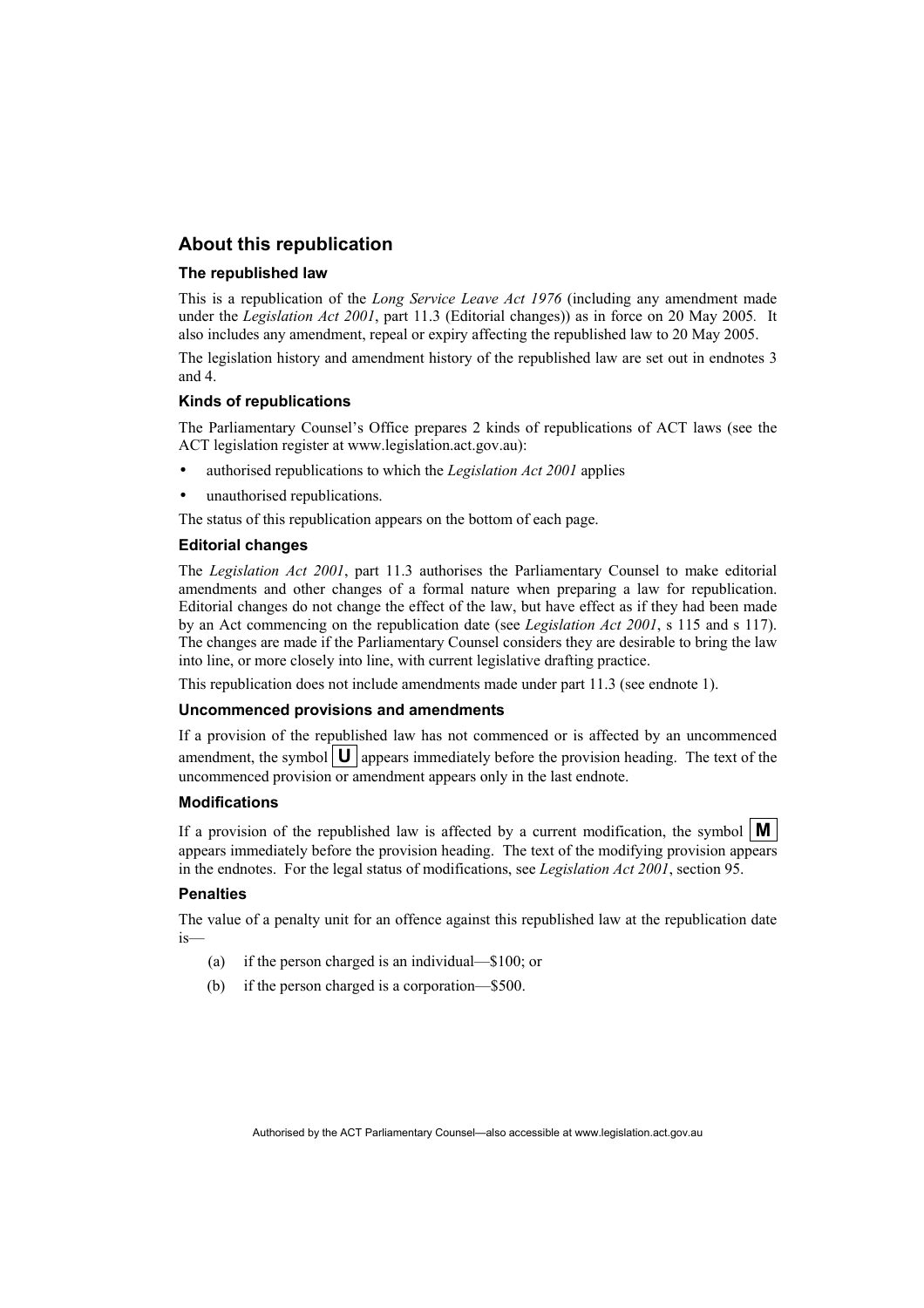

# **Long Service Leave Act 1976**

## **Contents**

20/05/05

| Part 1          | <b>Preliminary</b>                                         |                |
|-----------------|------------------------------------------------------------|----------------|
| 1               | Name of Act                                                | 2              |
| 2               | Dictionary                                                 | 2              |
| 2A              | <b>Notes</b>                                               | 2              |
| 2B              | Offences against Act-application of Criminal Code etc      | $\overline{2}$ |
| Part 2          | <b>Important concepts</b>                                  |                |
| 2C              | Commission recipients may be employees                     | 4              |
| 2D              | Benefits under this Act and LSL (BCI) Act                  | 4              |
| 2E              | Benefits under this Act and LSL (CCI) Act                  | 4              |
| 2F              | Working out remuneration—employee also receives commission | 5              |
| 2G              | Periods of service                                         | 5              |
| 3               | Entitlement to long service leave                          | 7              |
| 4               | Amount of long service leave                               | 7              |
| R <sub>12</sub> | Long Service Leave Act 1976                                | contents 1     |

Page

Authorised by the ACT Parliamentary Counsel—also accessible at www.legislation.act.gov.au

Effective: 20/05/05-20/05/05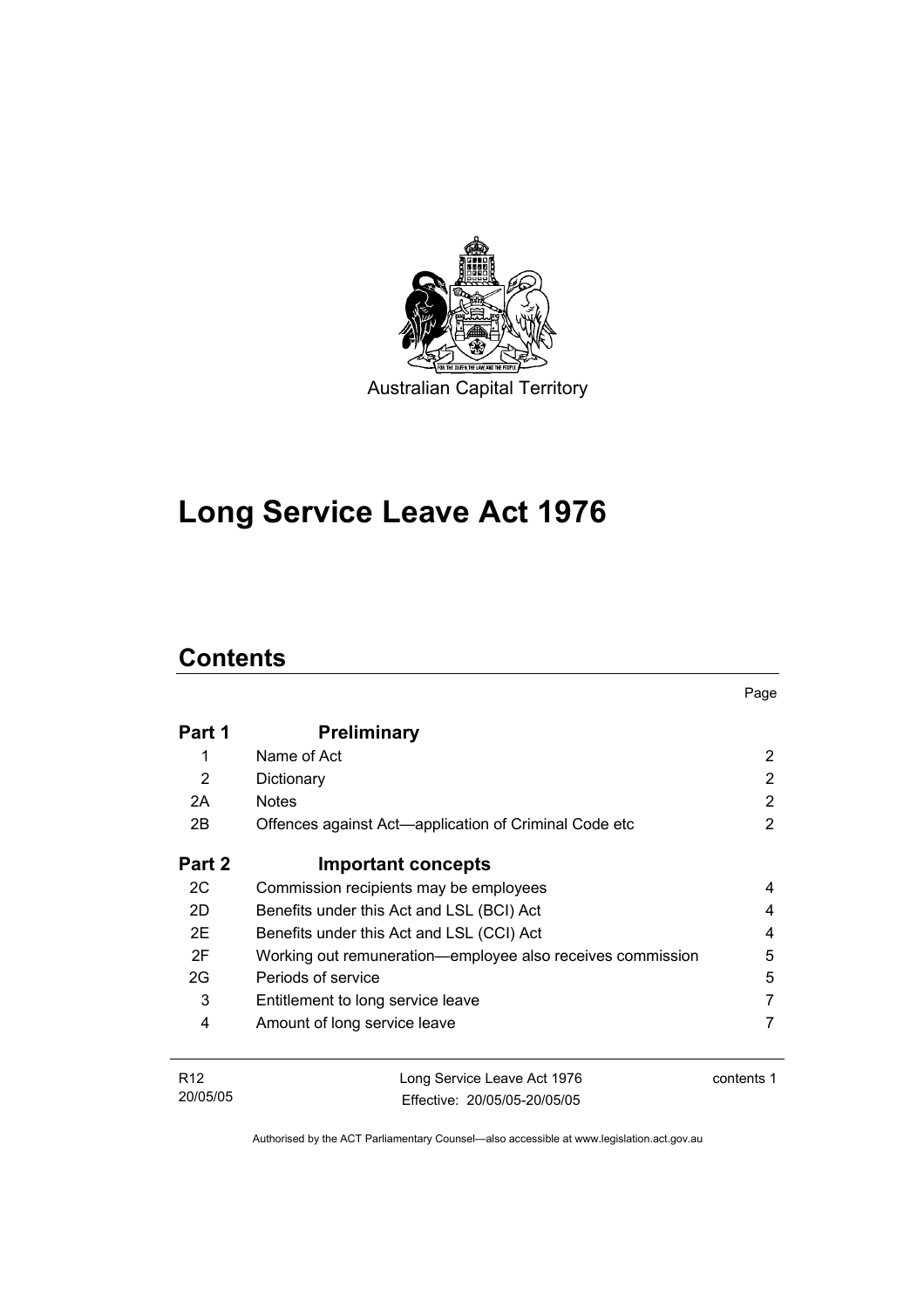#### **Contents**

| 6          | Grant of leave                                   | Page<br>7 |
|------------|--------------------------------------------------|-----------|
| 7          | Payment for leave                                | 8         |
| 8          | Manner of payment for leave                      | 9         |
| 9          | Public holidays not to count as leave            | 10        |
| 10         | Service not affected by transmission of business | 10        |
| 10A        | Continuity of service in certain cases           | 10        |
| 11         | Service with associated companies                | 11        |
| <b>11A</b> | Pay in lieu of long service leave                | 11        |
| 11B        | Pay for ineligible service after 7 years         | 12        |
| <b>11C</b> | Pro rata long service leave entitlement          | 13        |
| 11D        | Calculation of ordinary remuneration             | 14        |
| 12         | Long service leave records                       | 14        |
| Part 3     | <b>Administration and enforcement</b>            |           |
| 13         | Registrar of long service leave                  | 17        |
| 13A        | Appointment of authorised officers               | 18        |
| 13B        | Identity cards                                   | 19        |
| 13C        | Powers of entry of authorised officers           | 19        |
| 13D        | Complaints                                       | 20        |
| 13E        | Notice to comply with Act                        | 21        |
| 13F        | Review of directions by registrar                | 21        |
| 13G        | Review of decisions                              | 21        |
| 13J        | Liability                                        | 22        |
| 13K        | Delegation by registrar                          | 22        |
| Part 4     | <b>Miscellaneous</b>                             |           |
| 14         | No contracting out                               | 23        |
| 17         | Approved forms                                   | 23        |
| 18         | Regulation-making power                          | 24        |

contents 2 Long Service Leave Act 1976 Effective: 20/05/05-20/05/05

R12 20/05/05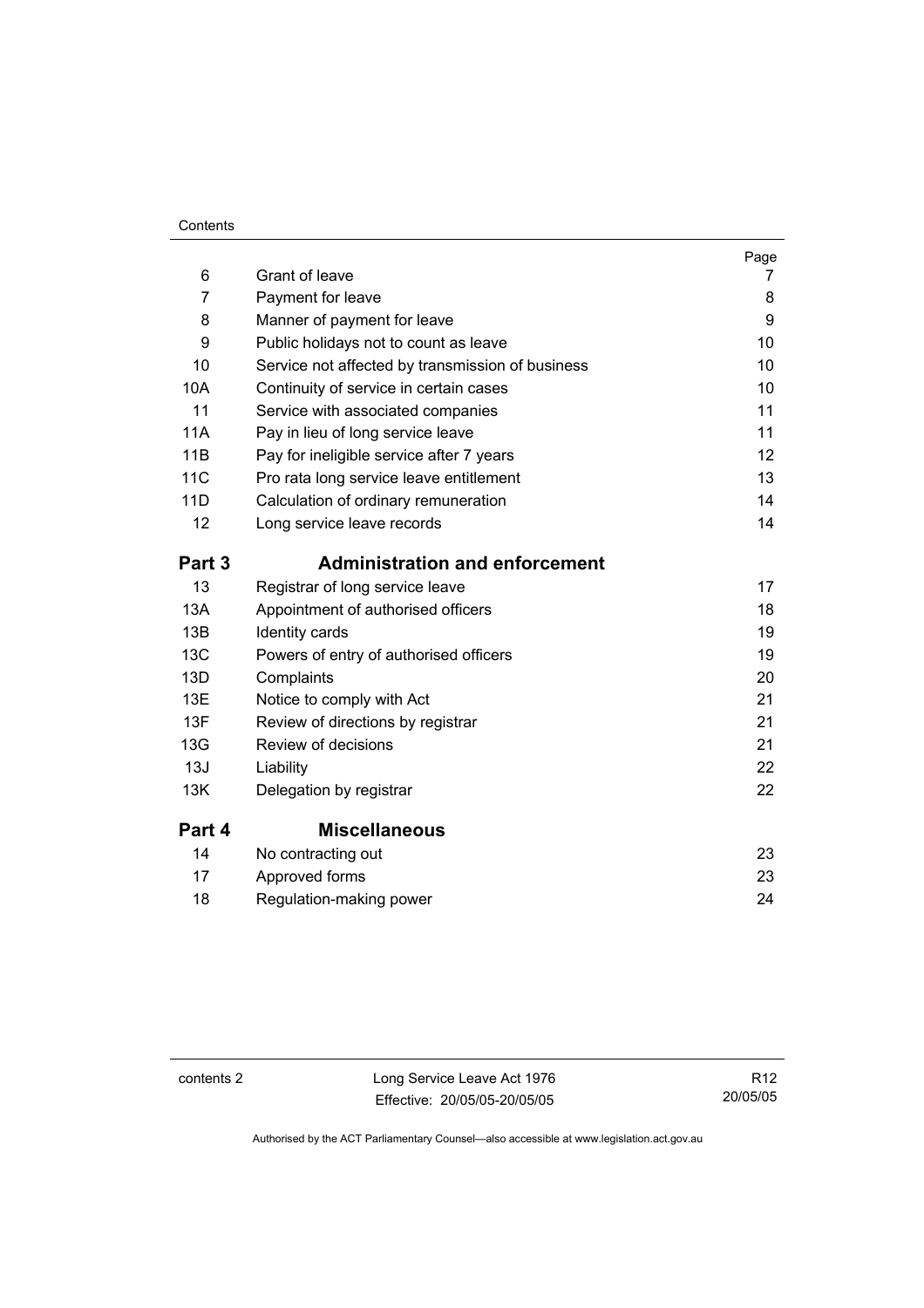|                   |                        | Contents   |
|-------------------|------------------------|------------|
| <b>Dictionary</b> |                        | Page<br>25 |
|                   |                        |            |
| <b>Endnotes</b>   |                        |            |
| 1                 | About the endnotes     | 28         |
| 2                 | Abbreviation key       | 28         |
| 3                 | Legislation history    | 29         |
| 4                 | Amendment history      | 31         |
| 5                 | Earlier republications | 36         |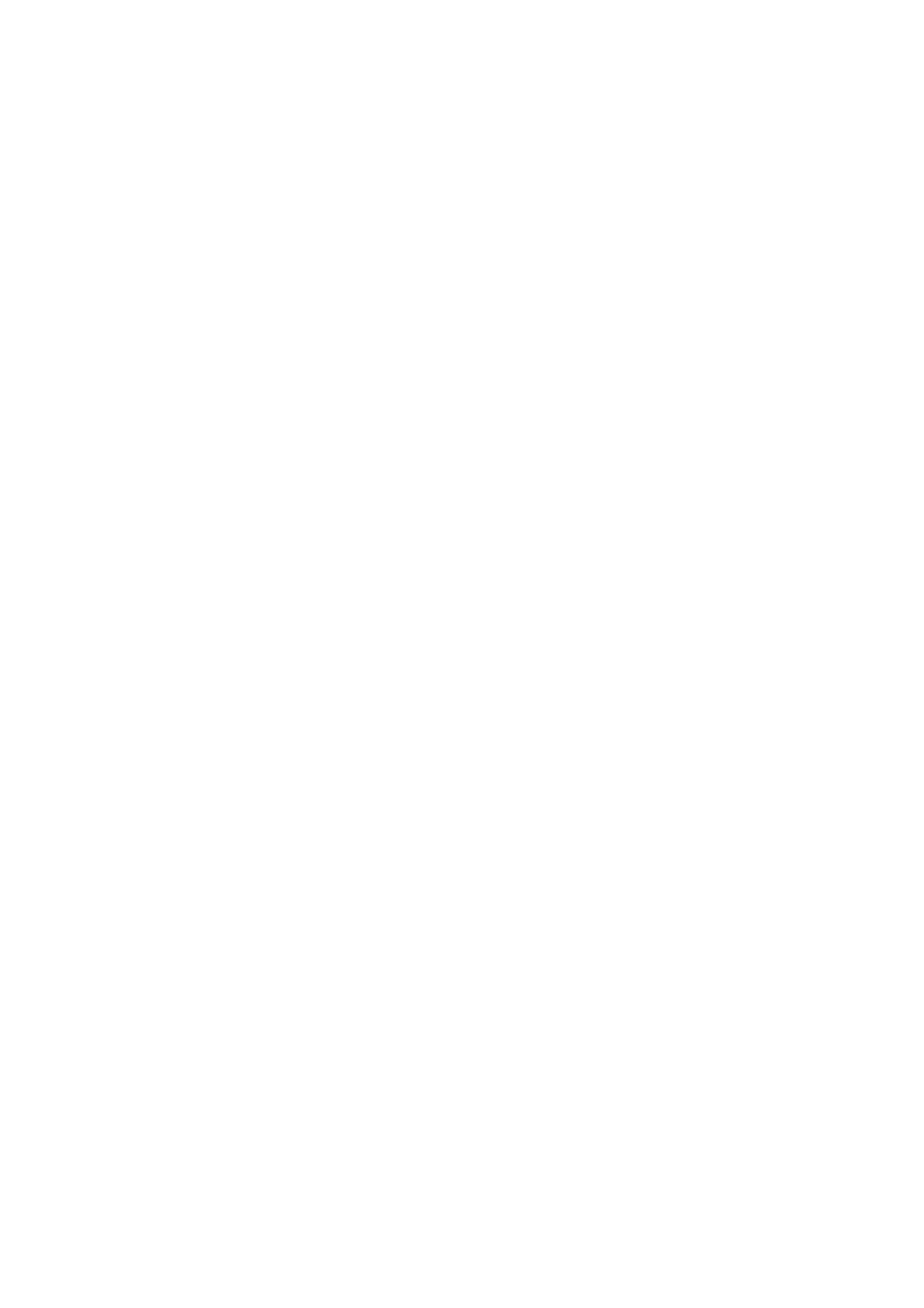

# **Long Service Leave Act 1976**

An Act relating to long service leave

R12 20/05/05

I

Long Service Leave Act 1976 Effective: 20/05/05-20/05/05

page 1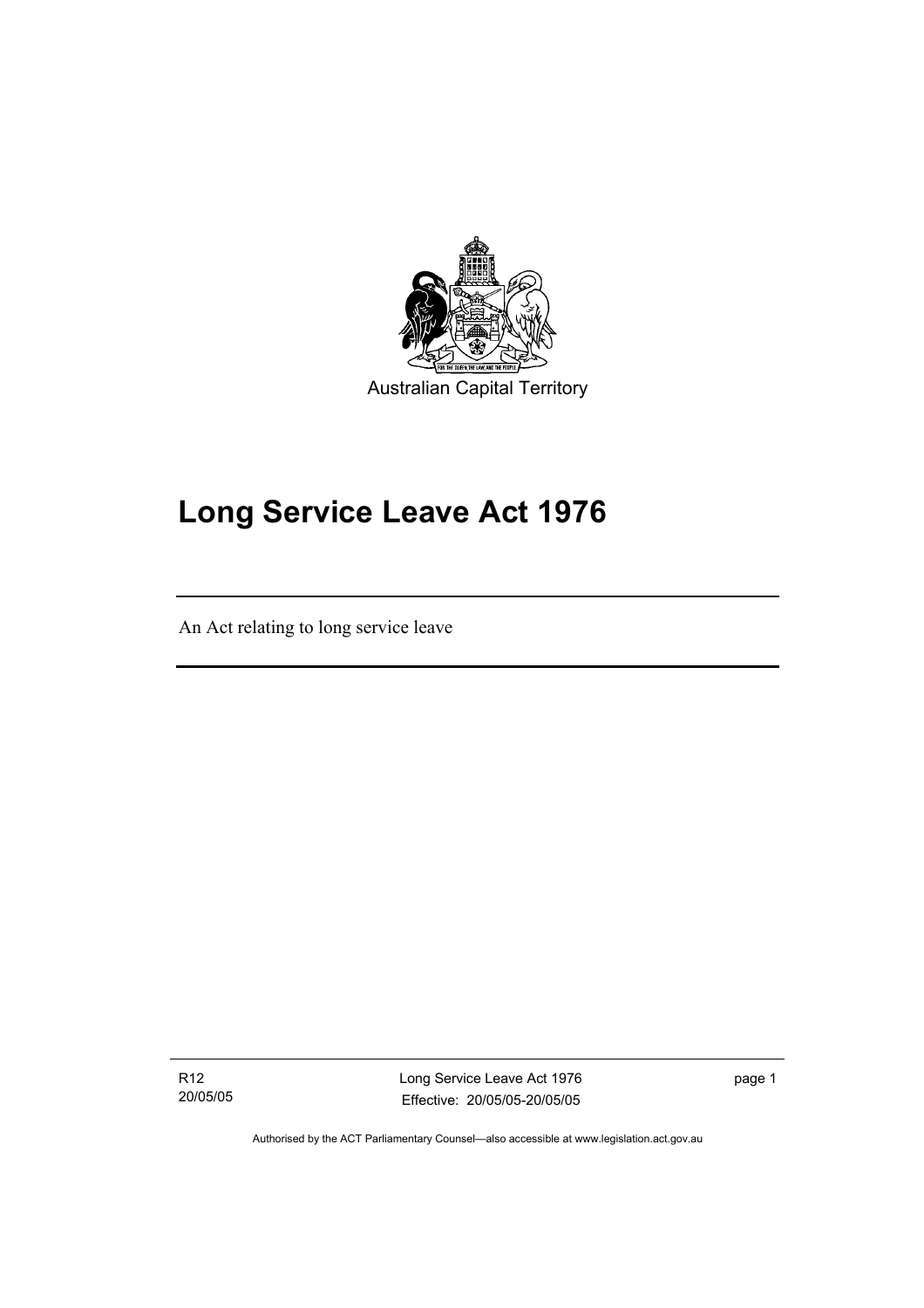#### **Part 1** Preliminary

Section 1

## **Part 1** Preliminary

## **1 Name of Act**

This Act is the *Long Service Leave Act 1976*.

## **2 Dictionary**

The dictionary at the end of this Act is part of this Act.

*Note 1* The dictionary at the end of this Act defines certain terms used in this Act, and includes references (*signpost definitions*) to other terms defined elsewhere in this Act.

> For example, the signpost definition '*period of service*—see section 2G.' means that the term 'period of service' is defined in that section.

*Note 2* A definition in the dictionary (including a signpost definition) applies to the entire Act unless the definition, or another provision of the Act, provides otherwise or the contrary intention otherwise appears (see Legislation Act, s  $155$  and s  $156$  (1)).

## **2A Notes**

A note included in this Act is explanatory and is not part of this Act.

*Note* See the Legislation Act, s 127 (1), (4) and (5) for the legal status of notes.

## **2B Offences against Act—application of Criminal Code etc**

Other legislation applies in relation to offences against this Act.

*Note 1 Criminal Code*

The Criminal Code, ch 2 applies to all offences against this Act (see Code, pt 2.1).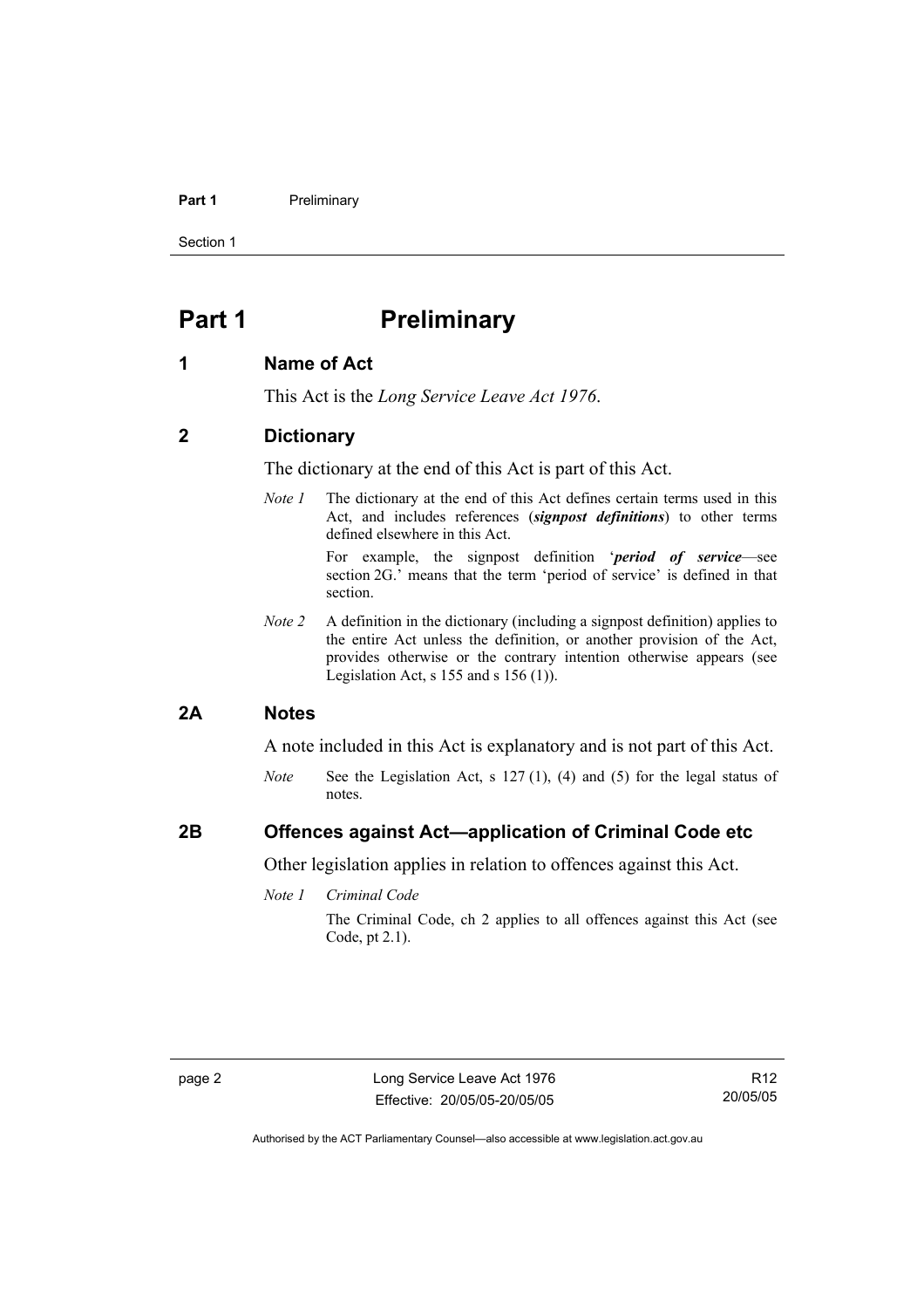The chapter sets out the general principles of criminal responsibility (including burdens of proof and general defences), and defines terms used for offences to which the Code applies (eg *conduct*, *intention*, *recklessness* and *strict liability*).

*Note 2 Penalty units* 

The Legislation Act, s 133 deals with the meaning of offence penalties that are expressed in penalty units.

Long Service Leave Act 1976 Effective: 20/05/05-20/05/05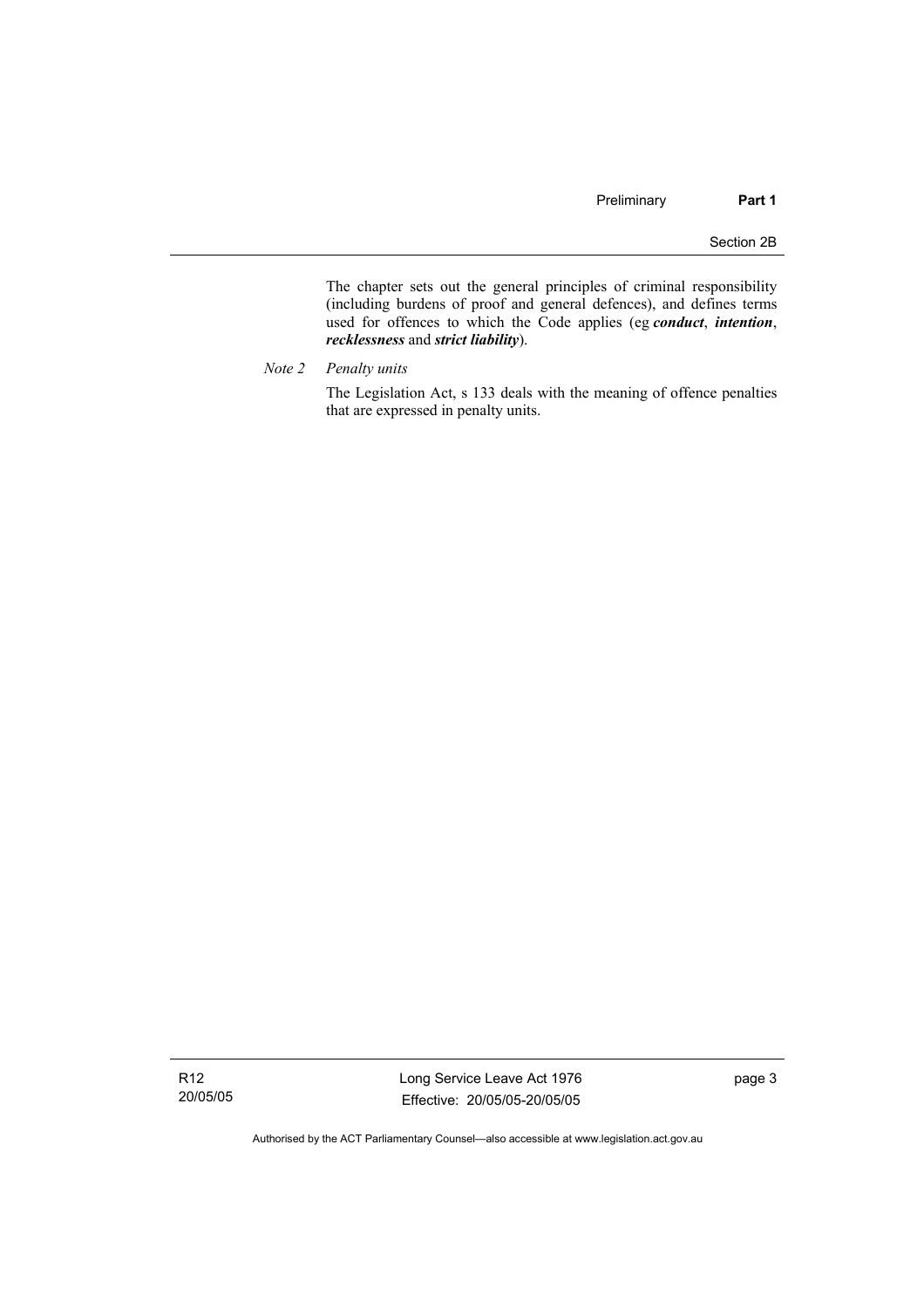#### **Part 2 Important concepts**

Section 2C

## **Part 2 Important concepts**

## **2C Commission recipients may be employees**

A person may be an employee for this Act even though the person is paid completely or partly by commission.

## **2D Benefits under this Act and LSL (BCI) Act**

- (1) This section applies to an employee who—
	- (a) is registered under the LSL (BCI) Act; and
	- (b) has elected under that Act, section 63 to take long service benefits under that Act for a period stated by the employee.
- (2) The employee's election does not prevent the employee from receiving benefits under this Act.
- (3) However, the employee is not entitled to a benefit under this Act for a period for which the employee has received a benefit under the LSL (BCI) Act.
- (4) In this section:

*LSL (BCI) Act* means the *Long Service Leave (Building and Construction Industry) Act 1981.*

## **2E Benefits under this Act and LSL (CCI) Act**

- (1) This section applies to an employee who—
	- (a) is registered under the LSL (CCI) Act; and
	- (b) has elected under that Act, section 64 to take long service benefits under that Act for a period stated by the employee.
- (2) The employee's election does not prevent the employee from receiving benefits under this Act.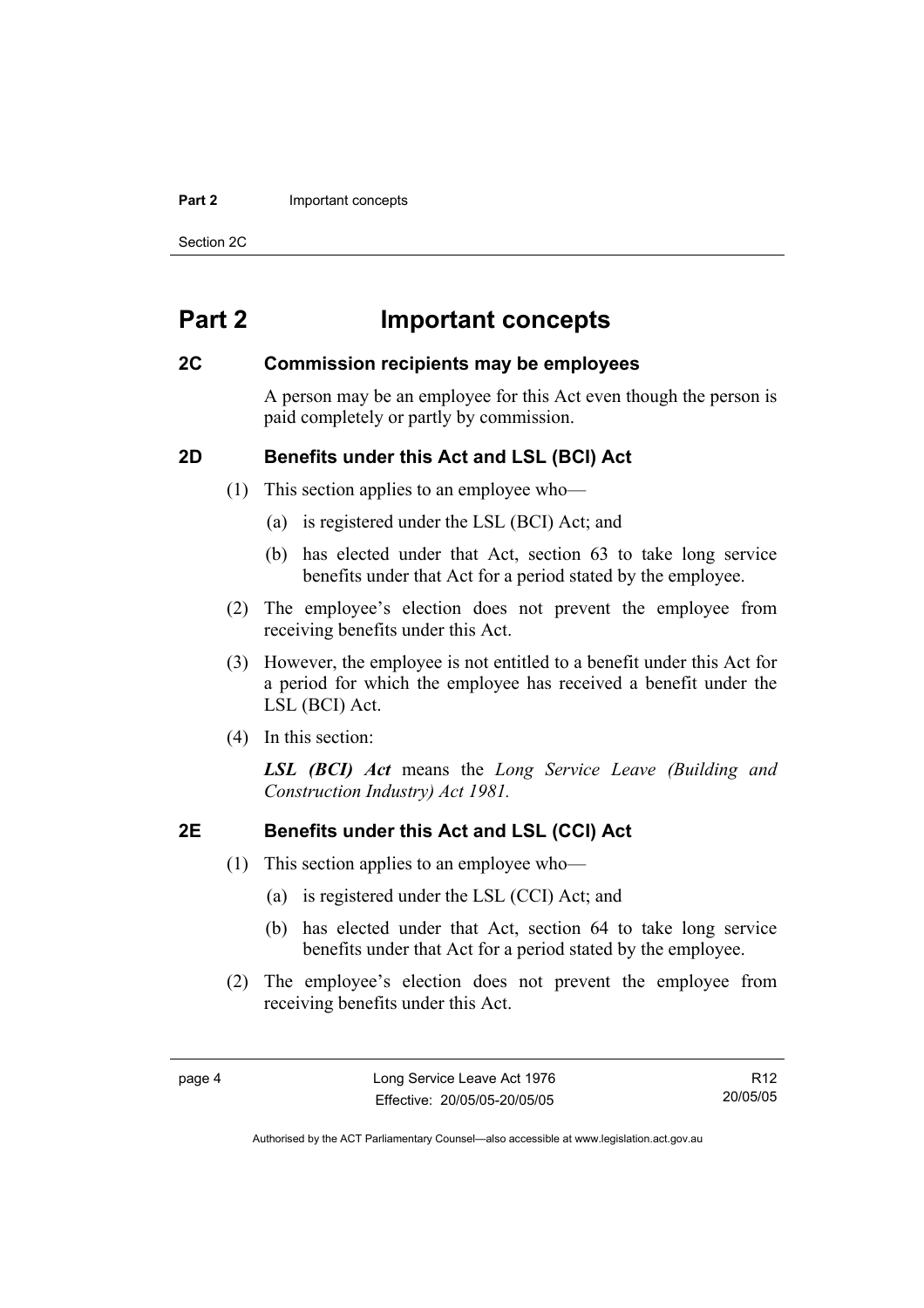- (3) However, the employee is not entitled to a benefit under this Act for a period for which the employee has received a benefit under the LSL (CCI) Act.
- (4) In this section:

*LSL (CCI) Act* means the *Long Service Leave (Contract Cleaning Industry) Act 1999.*

## **2F Working out remuneration—employee also receives commission**

- (1) To work out the ordinary remuneration of an employee who, during a year, is paid completely by commission, or partly by salary or wages and partly by commission—
	- (a) the employee is taken to be paid completely by salary or wages throughout the year; and
	- (b) the amount payable for salary or wages to the employee in relation to a week in the year is taken to be the following:

### total payable

### 52

(2) In this section:

*total payable*, for a year, means the total amount payable to the employee for the year as commission, salary or wages.

## **2G Periods of service**

(1) In this Act:

*period of service*, as an employee, means a period of continuous service as the employee of a particular employer.

 (2) However, in working out an employee's period of service, the following interruptions of the period of service do not break the continuity of service:

page 5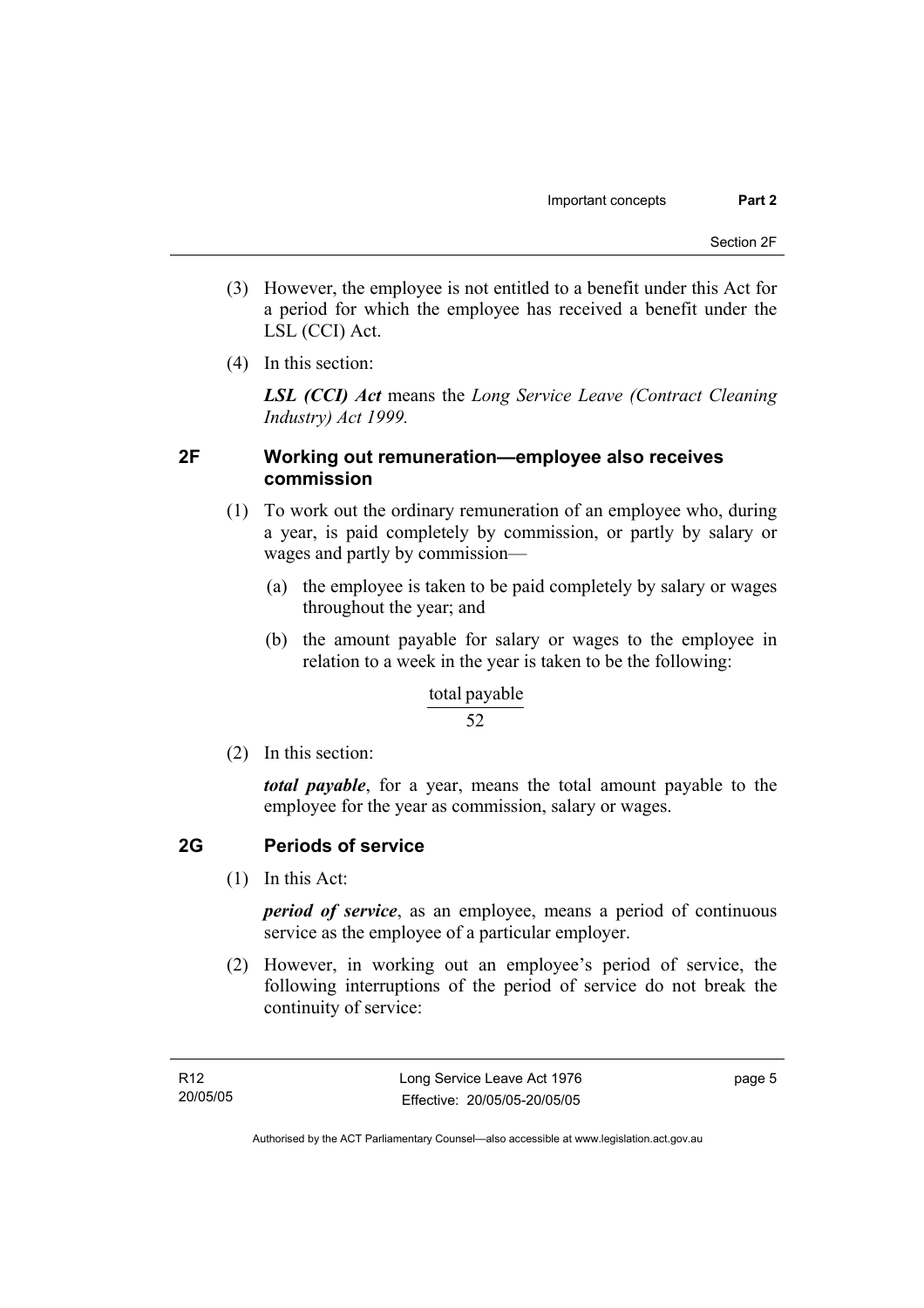#### **Part 2** Important concepts

Section 2G

- (a) an interruption caused by an industrial dispute if the employee returns to the service of the employer in accordance with the terms of settlement of the dispute;
- (b) a period when an employee is stood down by his or her employer because of slackness of trade if the employee is reemployed by the employer within 6 months after the day the employee is stood down;
- (c) a period, other than a period mentioned in the dictionary, definition of *continuous service*, paragraph (a) or (b), when the employee is absent with the employer's leave;
- (d) a period when the employee is absent because of injury arising out of or in the course of the employment;
- (e) any other interruption, including ending of service by the employer (other than with the intention of avoiding the granting of long service leave), if the employee returns to the employer's service within 2 months after the day the service is interrupted;
- (f) service by the employee as a member of the Defence Force, other than as a member rendering continuous full-time service;
- (g) service during a period when an employee was temporarily outside the ACT.
- (3) Also, an interruption of an employee's service of longer than 2 months does not break the continuity of service if the interruption is caused by the seasonal nature of the work.
- (4) To remove any doubt, the period of the interruption under subsection (2) or (3) must not be taken into account in working out the total period of service.

#### **Example**

Fiona starts work in the cosmetics department of Desmond James ('DJ's'), a department store, on 1 January 1992. She works there until 31 December 1994, when she quits to take up a position with Gray's Brothers, a competing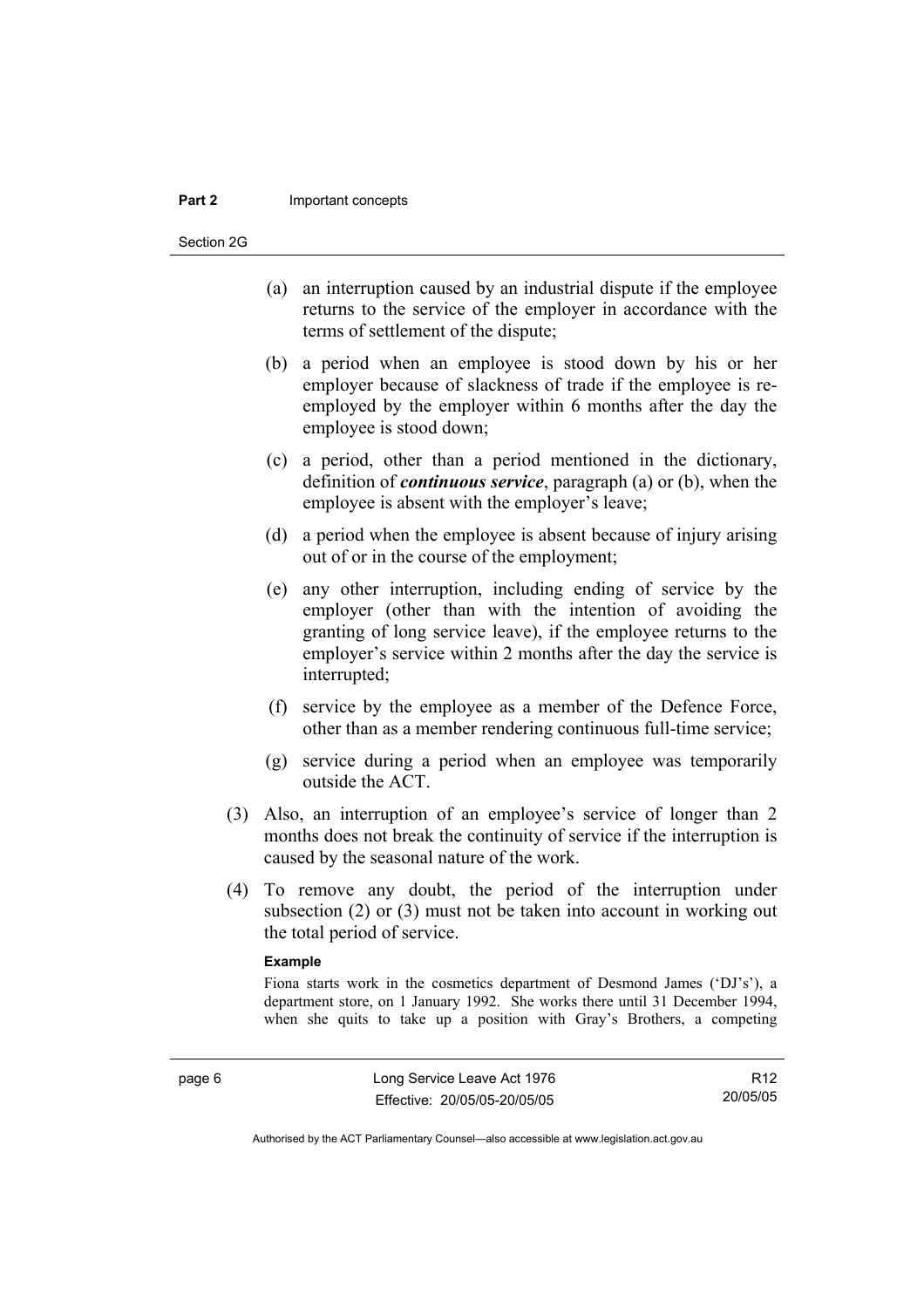department store. She doesn't like the new manager and returns to her old job at DJ's on 1 February 1995. On 1 June 1995 there is a strike which continues till 30 September 1995, after which Fiona returns to work in accordance with the terms of settlement of the dispute. On 1 August 1999 Fiona injures herself at work and is unable to return to work until 1 December 1999. The cumulative absences of 9 months do not count as service, postponing her entitlement, but do not break continuity of service. Her 10 years long service leave falls due on 1 October 2002.

*Note* An example is part of the Act, is not exhaustive and may extend, but does not limit, the meaning of the provision in which it appears (see Legislation Act, s 126 and s 132).

## **3 Entitlement to long service leave**

- (1) An employee who has completed 7 years service with a single employer is entitled to long service leave for the period of the service.
- (2) An employee is entitled to long service leave for each consecutive 5 years of service completed by the employee after the end of the 7th year of service.
- (3) An employee's entitlement to long service leave for a period of service arises at the end of the period.

## **4 Amount of long service leave**

An employee accrues long service leave at the rate of  $\frac{1}{5}$  of a month's leave for each year of service.

## **6 Grant of leave**

- (1) An employer commits an offence if—
	- (a) an employee of the employer becomes entitled to long service leave; and
	- (b) the employer does not grant the leave—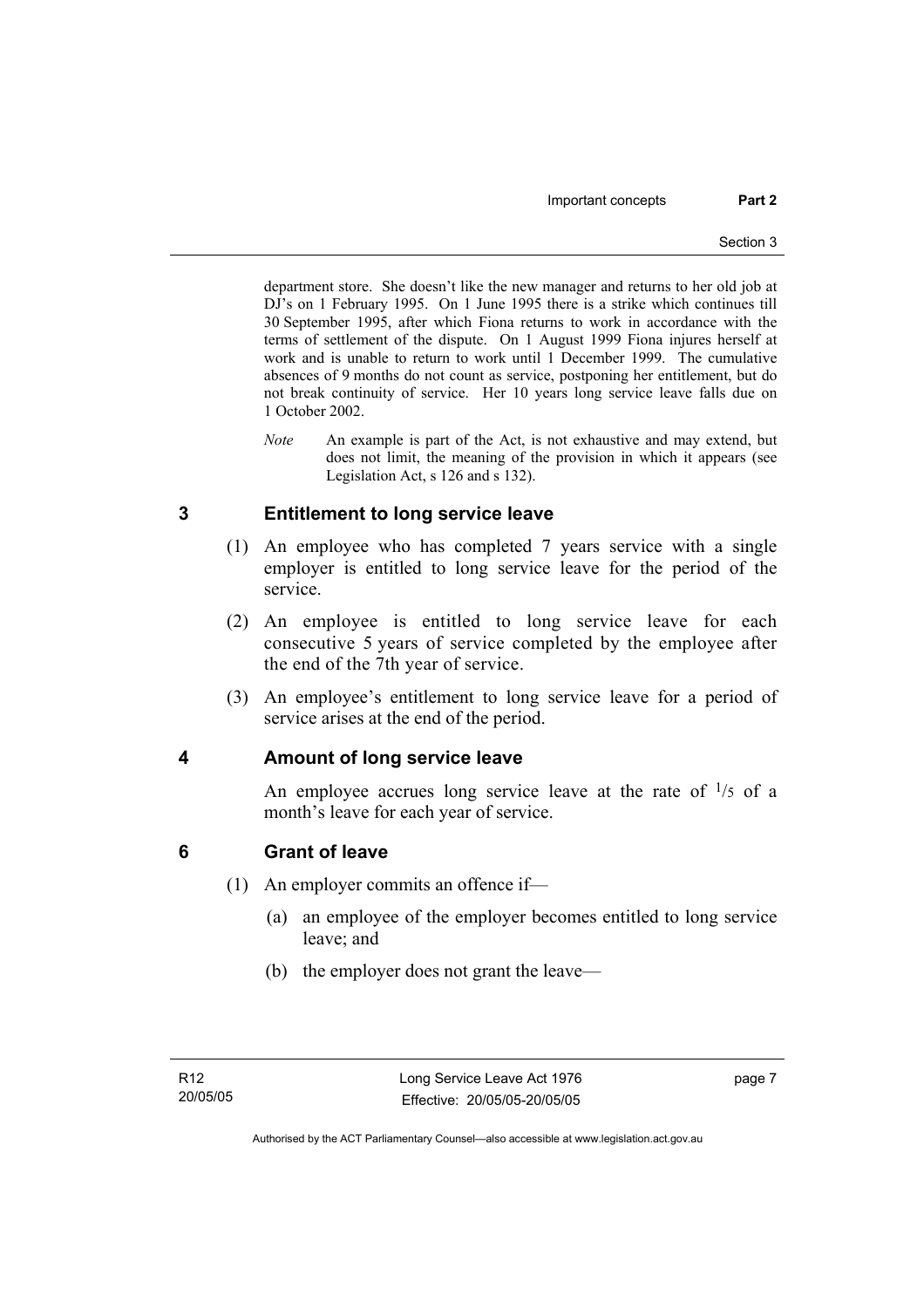#### **Part 2 Important concepts**

#### Section 7

- (i) as soon as practicable, having regard to the needs of the employer's business, after the employee becomes entitled to the leave; or
- (ii) if the employer and employee agree—at another time or times.

Maximum penalty: 50 penalty units.

 (2) An employer commits an offence if the employer does not, at least 60 days before the date from which long service leave is to be taken, give the employee written notice of the date.

Maximum penalty: 50 penalty units.

- (3) Subsection (2) does not apply if the employee agrees otherwise.
- (4) An offence against this section is a strict liability offence.
- (5) Long service leave may only be granted for less than 1 month if the employer and employee agree.

## **7 Payment for leave**

- (1) Payment for long service leave shall be made at the rate of an amount equivalent to the ordinary remuneration the employee would have received in respect of the period of leave if he or she had not taken the leave.
- (2) In the case of an employee who is a part-time employee or casual employee, the ordinary remuneration shall be calculated by multiplying the average number of hours worked each week by the employee during the period of 12 months immediately preceding the day on which the employee became entitled to the leave by the ordinary remuneration of the employee on that day.
- (3) If, within the period of 2 years immediately before the date on which an employee becomes entitled to long service leave in respect of a period of service, the employee ceases to be employed full time and is employed part time or as a casual employee, the ordinary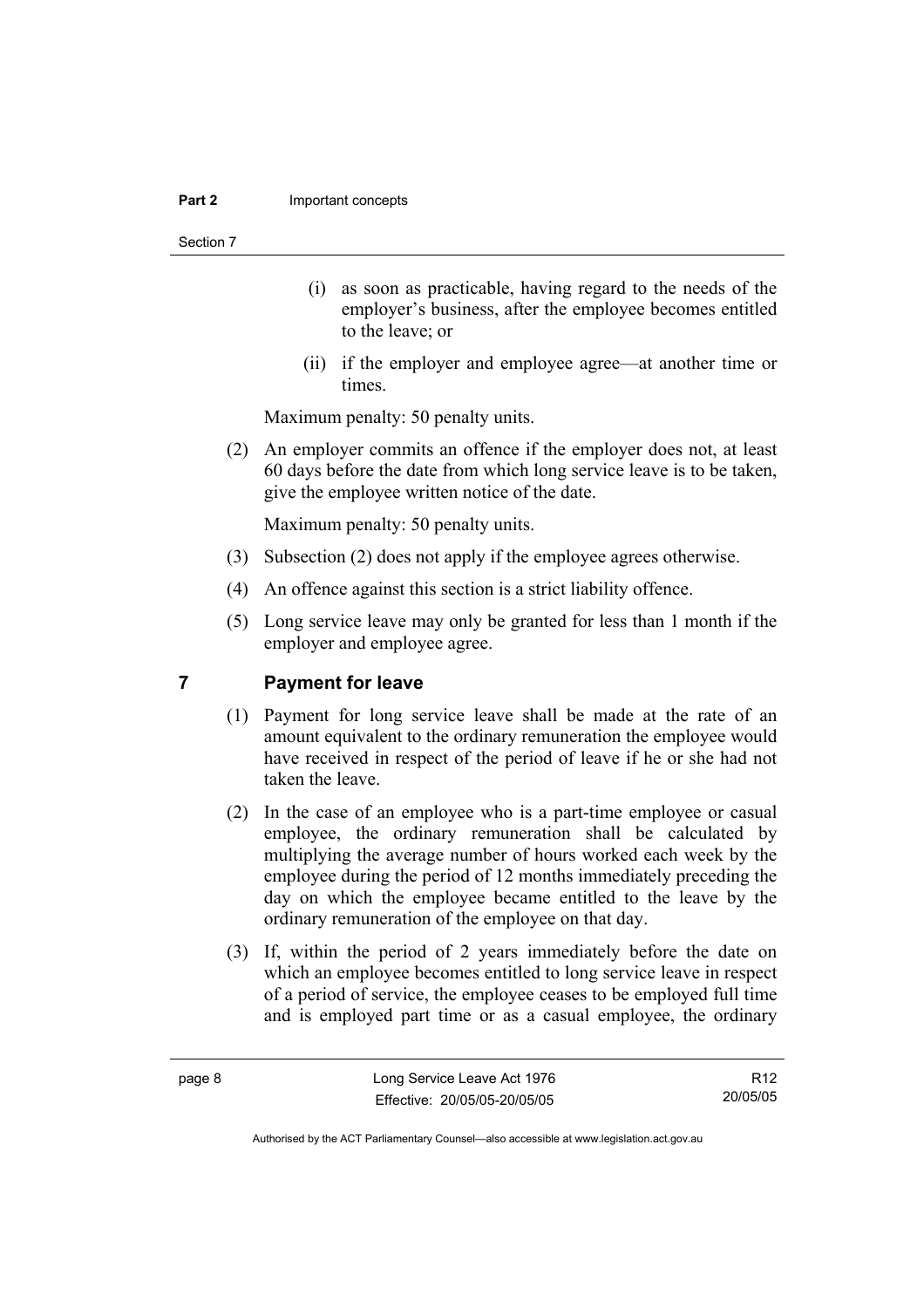remuneration for long service leave shall be calculated by dividing by 5 the total amount of salary or wages paid to the employee in the period of 5 years ending on his or her becoming so entitled.

## **8 Manner of payment for leave**

- (1) An employer commits an offence if the employer does not pay an employee for long service leave—
	- (a) in advance for the whole period of the long service leave; or
	- (b) at the same times as the employer would have paid the employee if the employee had not taken the leave and, if the employee asks for it, by cheque posted to an address the employee nominates; or
	- (c) if the employer and the employee agree—in another way.

Maximum penalty: 50 penalty units.

- (2) An offence against this section is a strict liability offence.
- (3) If, after payment in respect of long service leave is made in accordance with subsection (1), the amount of ordinary remuneration payable under an award or agreement to the employee increases, payment of that increase shall—
	- (a) if payment was made under subsection (1) (a)—be made to the employee as soon as practicable on completion of that leave; or
	- (b) if payment was made under subsection (1) (b)—be made to the employee in accordance with that paragraph; or
	- (c) if payment was made under subsection (1) (c)—be made in such manner as is agreed by the employer and the employee, or in the absence of such agreement, as soon as practicable on completion of that leave.
- (4) Payment in lieu of long service leave shall be made—

page 9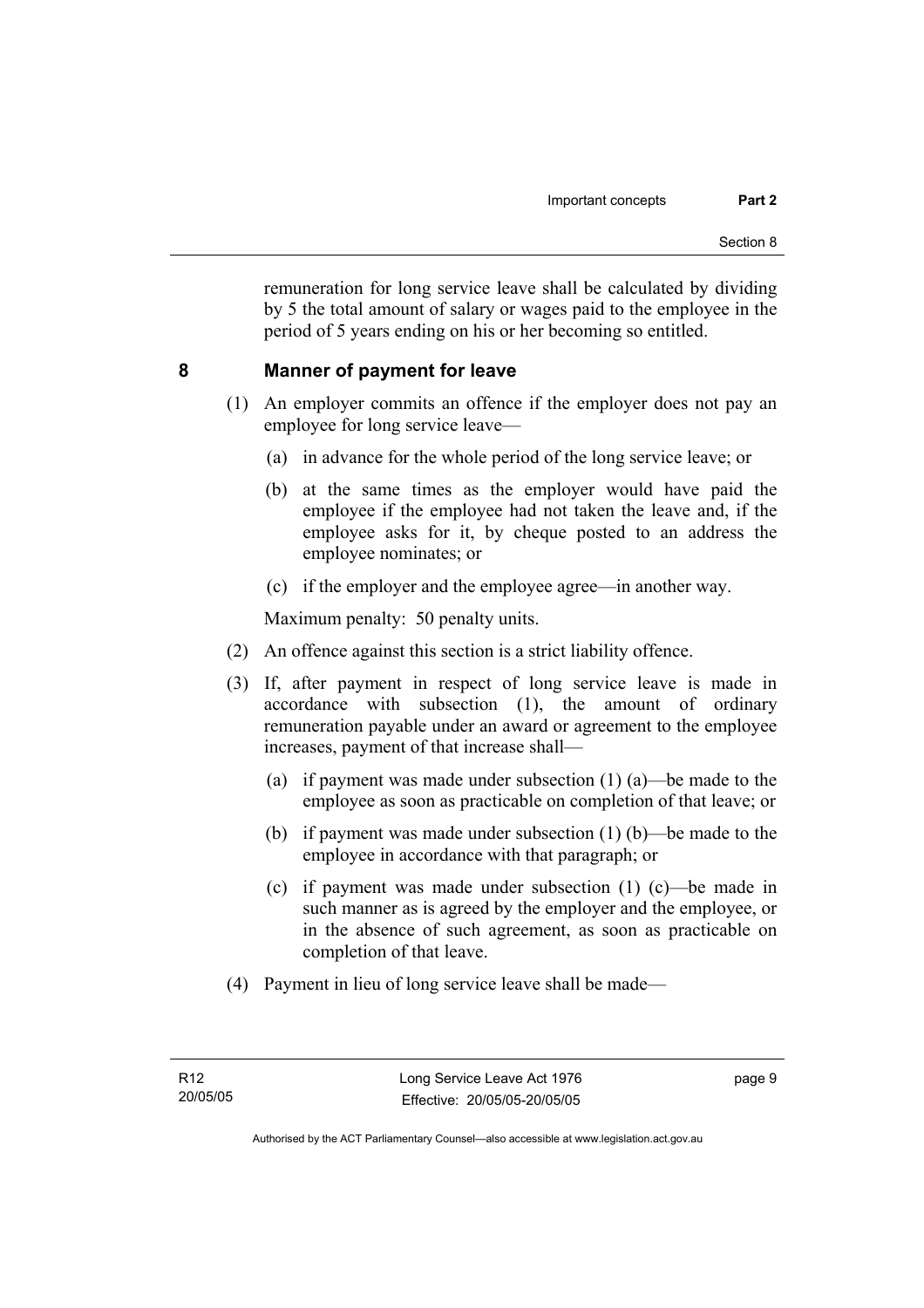#### **Part 2 Important concepts**

#### Section 9

- (a) to the employee as soon as practicable after termination of his or her employment; or
- (b) in the case of a deceased employee, to his or her legal personal representative as soon as practicable after the death of the employee but in any case not later than 12 months after his or her death.

## **9 Public holidays not to count as leave**

- (1) This section applies if a public holiday or an award holiday falls during a period of long service leave taken by an employee.
- (2) The period of long service leave is increased by 1 day for each such holiday.

## **10 Service not affected by transmission of business**

Where, before or after the date of commencement of this Act, a business is transmitted from 1 employer to another and a person who was, immediately before the transmission, an employee of the first employer becomes, immediately after the transmission, an employee of the second employer—

- (a) the period of service of the employee shall be deemed not to have been interrupted; and
- (b) the period of service of the employee with the first employer shall be deemed to be service with the second employer.

## **10A Continuity of service in certain cases**

- (1) Where—
	- (a) a contract for the supply of services by 1 party to the contract (the *first contractor*) on behalf of the other party to the contract (the *principal*) has been discharged; and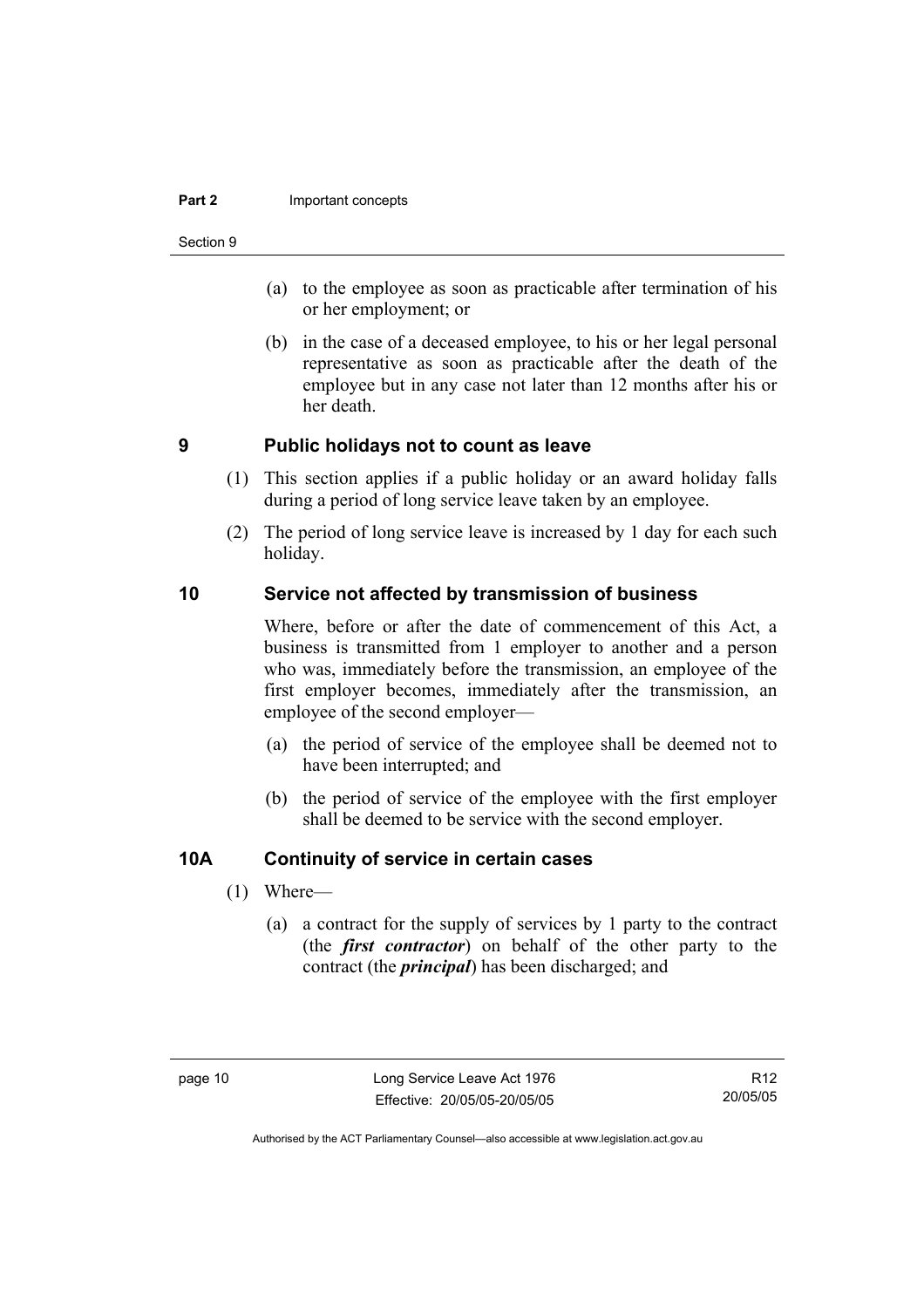- (b) the principal enters into another contract with a person other than the first contractor for the supply of those services on its behalf by that other person (the *second contractor*); and
- (c) that other contract imposes an obligation on the second contractor to the effect that, so far as practicable, the second contractor shall employ, in supplying those services, persons whose employment with the first contractor ceased because of the discharge of the firstmentioned contract; and
- (d) under that obligation the second contractor employs such a former employee of the first contractor; and

this section applies to that former employee.

 (2) Where this section applies to a person, the aggregate of the periods of service by the person for the first contractor and the second contractor shall, for this Act, be taken to be 1 period of service for the second contractor.

## **11 Service with associated companies**

Where, over a continuous period, an employee has been employed by 2 or more companies each of which is an associated company, the employee is entitled to long service leave as if he or she had, during the whole of the period of service, been employed by the company by which he or she is employed at the date at which his or her long service leave accrues.

## **11A Pay in lieu of long service leave**

- (1) For this section, the long service leave credit of a person is the amount of long service leave that has accrued to the person less the amount of long service leave granted to the person.
- (2) Where—
	- (a) a person's employment ceases for any reason; and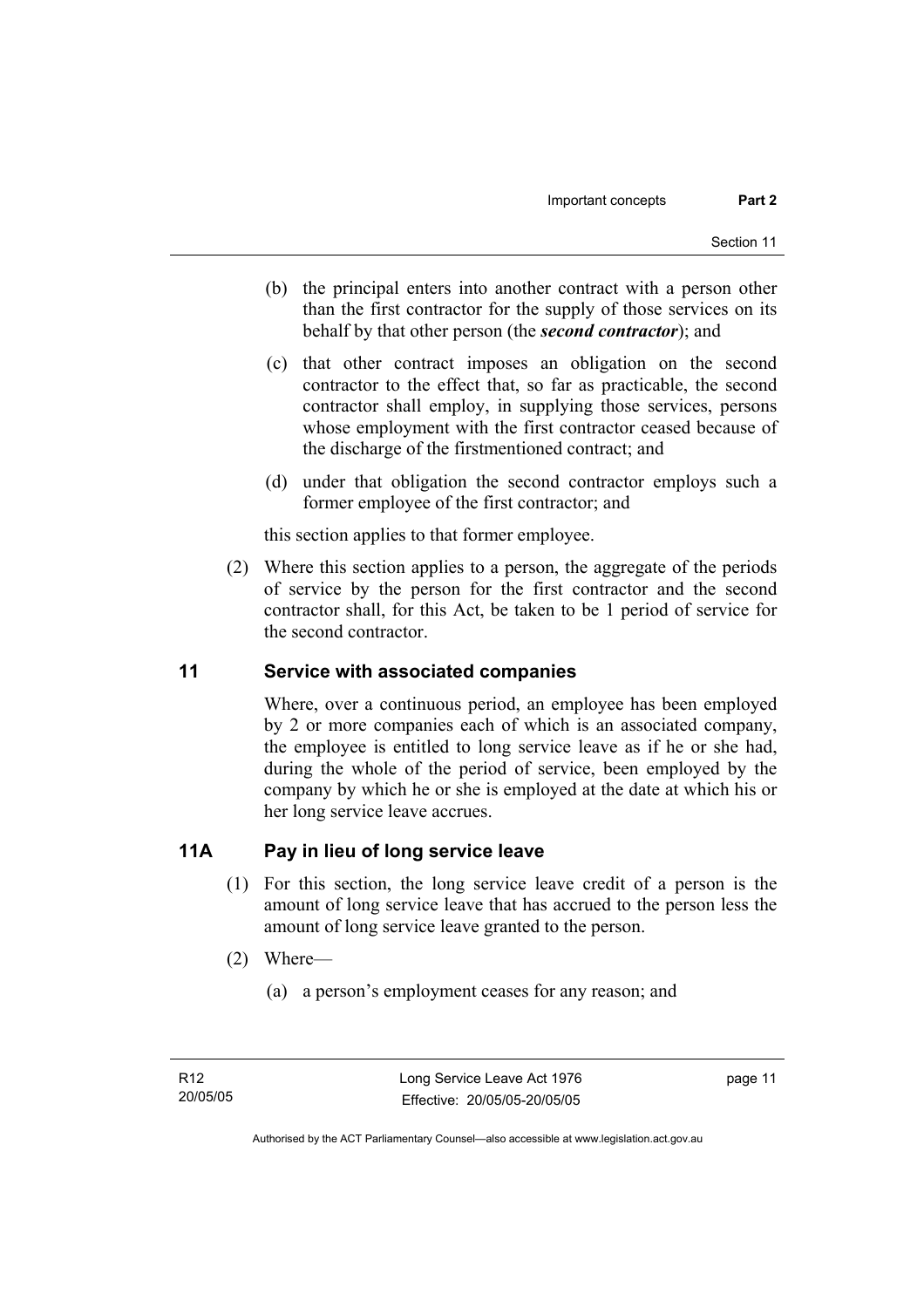#### **Part 2 Important concepts**

Section 11B

 (b) the person had a long service leave credit immediately before the employment ceased;

the employer shall pay the amount ascertained in accordance with subsection (3)—

- (c) to the person; or
- (d) if the person is dead—to the legal personal representative of the deceased person.
- (3) The amount payable is an amount that is equal to the amount of ordinary remuneration that, but for the cessation of employment, would have been payable by the employer under section 7 to the person for a period of service equal to the period of the person's long service leave credit immediately before the cessation of employment.
- (4) For subsection (1), long service leave is to be taken to have accrued in respect of any uncompleted period of 5 years service that commenced immediately after the expiration of the last period of service in respect of which long service leave accrued to the person in the same proportion as the number of years or months of service completed bears to 5 years.

## **11B Pay for ineligible service after 7 years**

(1) In this section:

*period of ineligible service*, in relation to a person, means a period of service of not less than 1 year but less than 5 years that commenced immediately after the expiration of the last period of service in respect of which long service leave accrued to the person.

- (2) Where—
	- (a) a person's employment ceases for any reason; and
	- (b) the person had completed a period of ineligible service in that employment;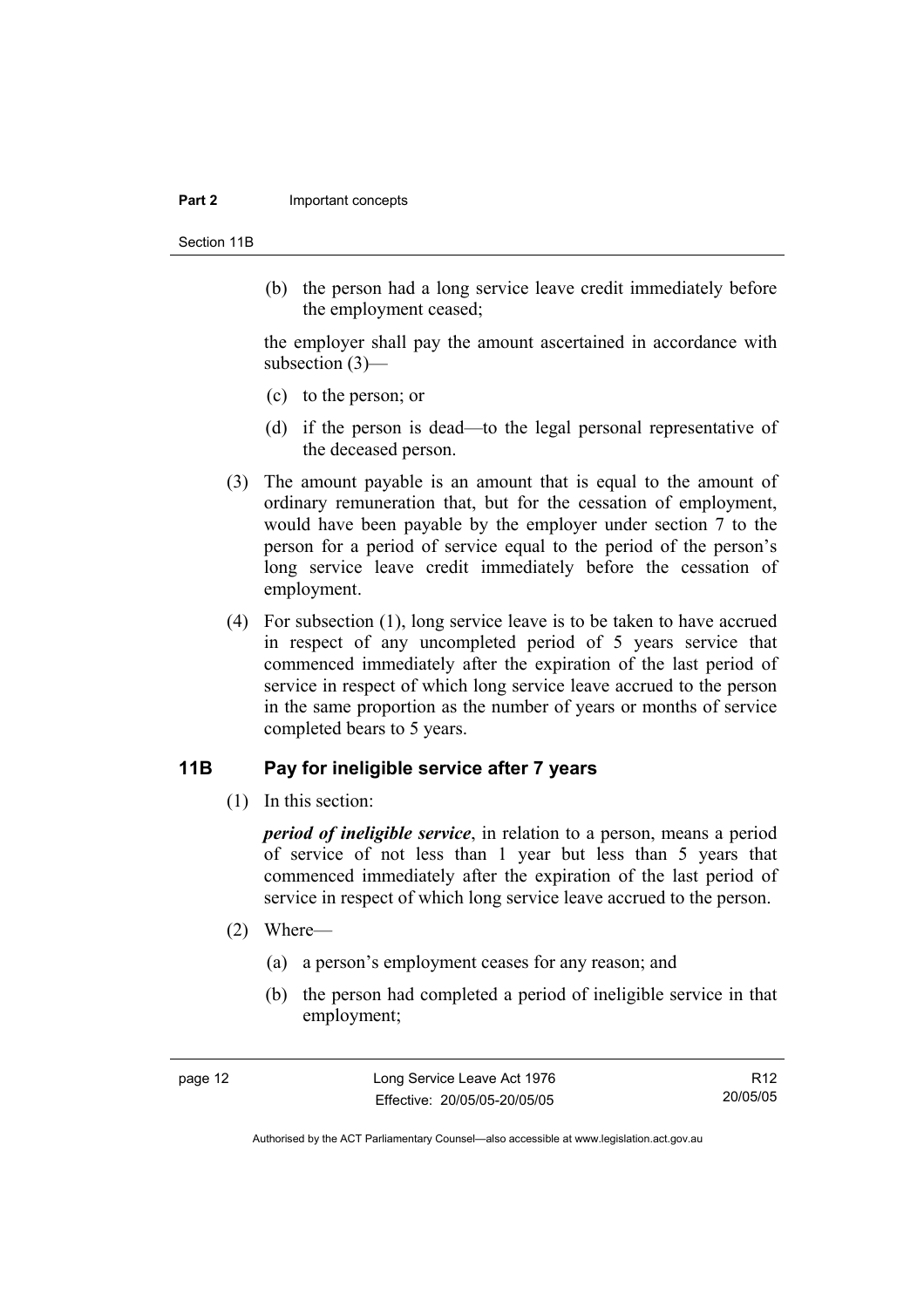the employer shall pay the amount ascertained in accordance with subsection (3)—

- (c) to the person; or
- (d) if the person is dead—to the legal personal representative of the deceased person.
- (3) The amount payable is an amount that is equal to the amount of ordinary remuneration that, but for the cessation of employment, would have been payable by the employer to the person for a period of service equal to the period that is ascertained by multiplying  $\frac{1}{5}$  of a month's leave by the number of years or months of service completed by the person in the period of ineligible service referred to in subsection (2) (b).

## **11C Pro rata long service leave entitlement**

- (1) Where—
	- (a) a person's employment is terminated—
		- (i) by the person because of illness or incapacity or a domestic or other pressing necessity of such a nature to justify the termination; or
		- (ii) by the person upon or after attaining the minimum retiring age; or
		- (iii) by the death of the person; or
		- (iv) by the employer for a reason other than the person's serious and wilful misconduct; and
	- (b) the person had completed a period of service in that employment of at least 5 years but less than 7 years;

the employer shall pay the amount ascertained in accordance with subsection (2)—

(c) to the person; or

page 13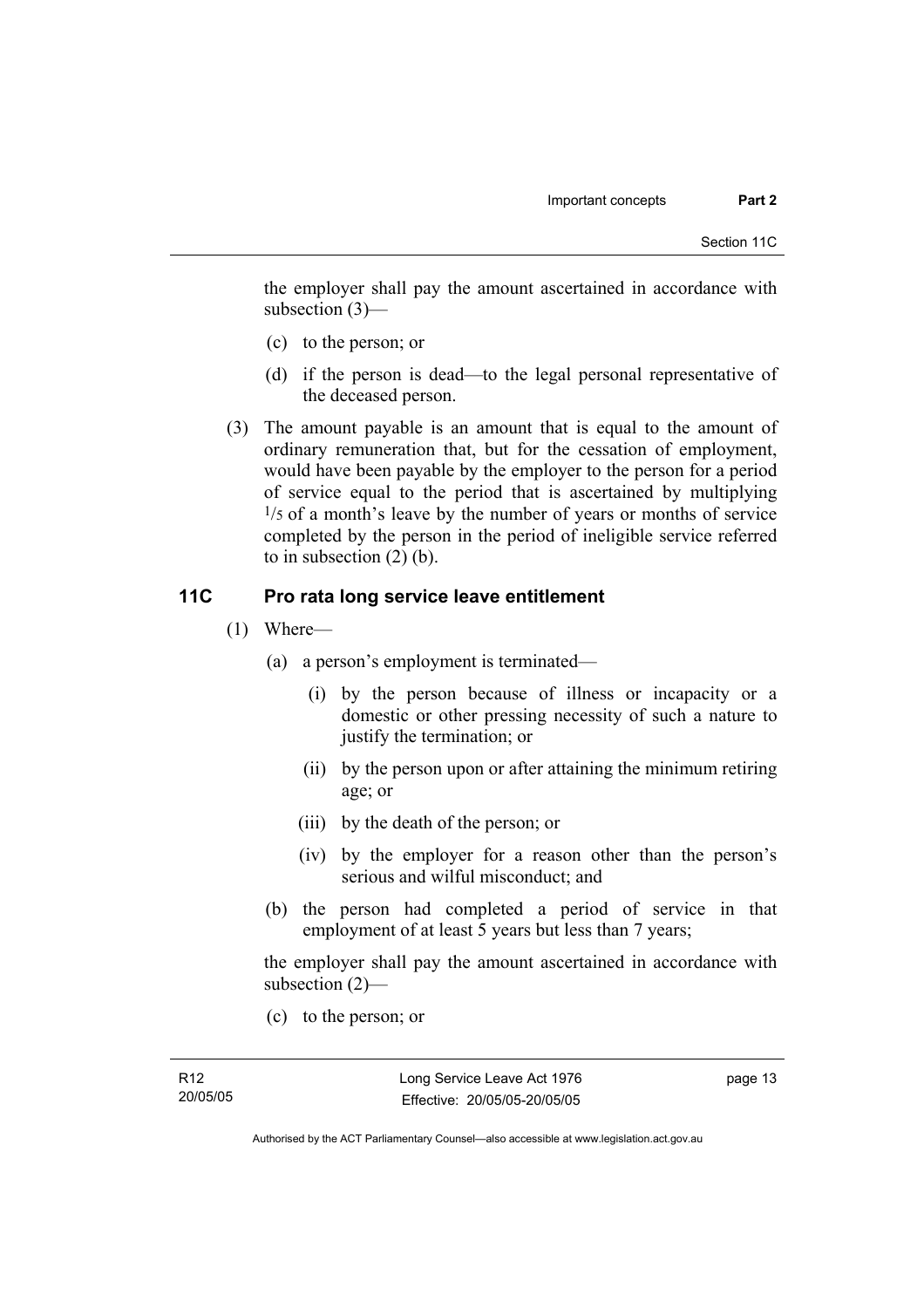#### **Part 2 Important concepts**

Section 11D

- (d) if the person is dead—to the legal personal representative of the deceased person.
- (2) The amount payable is an amount that is equal to the amount of ordinary remuneration that, but for the cessation of employment, would have been payable by the employer to the person for a period of service equal to the period that bears to 2 months the same proportion as the number of years or months of service completed by the person bears to 10 years.

## **11D Calculation of ordinary remuneration**

For section 11A, 11B or 11C, the amount of ordinary remuneration that, but for the cessation of employment by a person, would have been payable by the employer to the person for a period of service referred to in that section shall be calculated—

- (a) at the rate at which ordinary remuneration was payable to the person immediately before the cessation of employment; and
- (b) if the person was a part-time employee or casual employee immediately before the cessation of employment—on the basis that during that period of service the person would have been employed for the number of hours per week that is equal to the average number of hours per week for which the employee was employed during the period of 12 months immediately before the cessation of employment.

## **12 Long service leave records**

- (1) An employer commits an offence if the employer does not, for each employee, keep a record of—
	- (a) the name, occupation and classification of the employee; and
	- (b) whether the employee is full-time, part-time or casual; and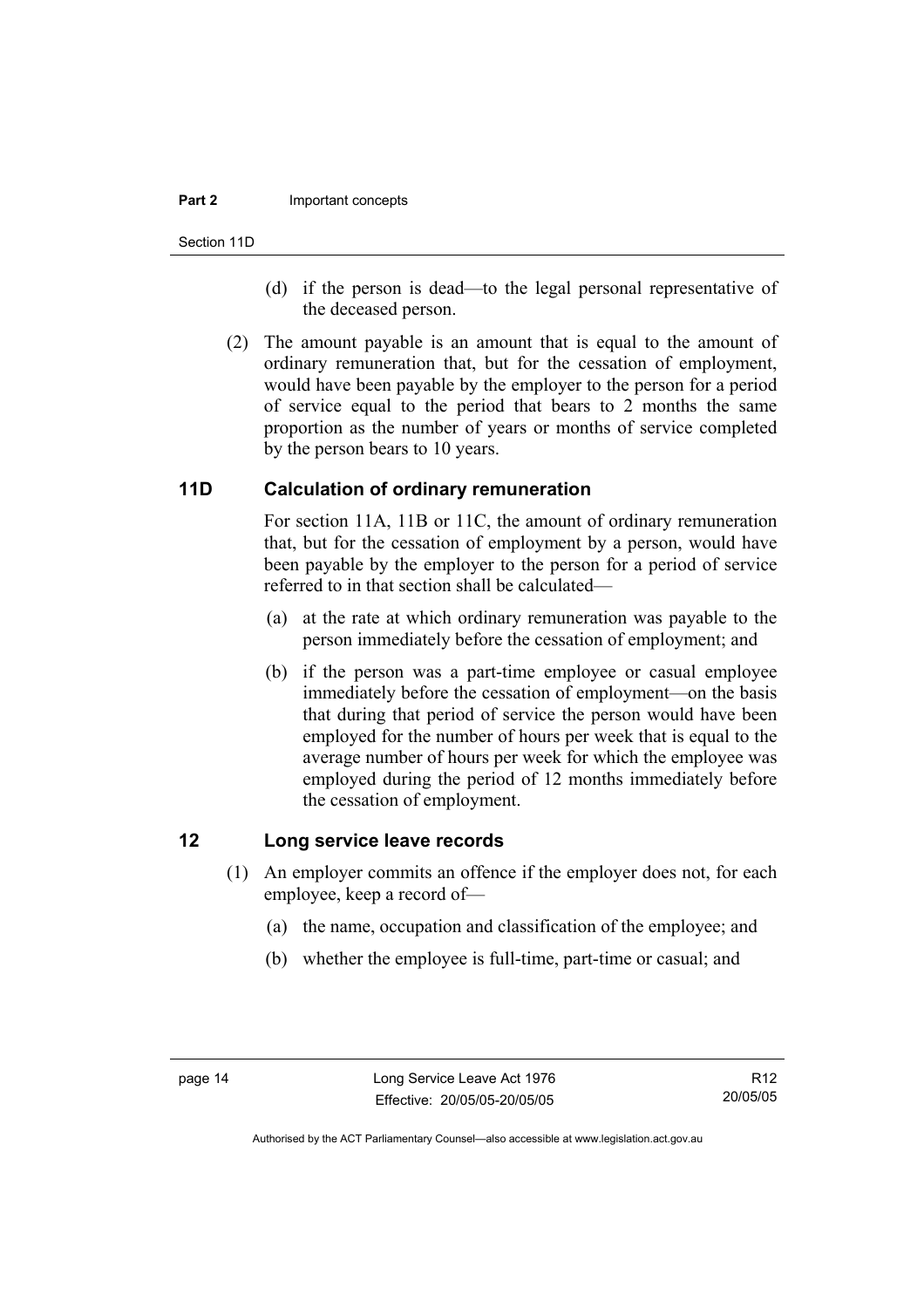- (c) the employee's ordinary remuneration, including the base rate of pay and any loading payable to the employee, and the purpose of the loading; and
- (d) the number of hours the employee works each week; and
- (e) the date when the employee starts as an employee; and
- (f) any annual leave the employee takes; and
- (g) the employee's entitlement to long service leave; and
- (h) long service leave granted, or payment instead of leave made, to the employee; and
- (i) if the person ceases to be employed by the employer—the date when, and reason, the employee ceases to be employed; and
- (j) the employee's date of birth; and
- (k) if overtime may be paid to the employee under an award or agreement—
	- (i) the number of hours the employee works each day; and
	- (ii) when the employee starts and stops work; and
- (l) the name of each award or agreement under which the employee has entitlements.

Maximum penalty: 20 penalty units.

- (2) An employer must keep a record made under subsection (1) for an employee—
	- (a) if the employee's service ends on the employee's death—for 7 years after the day all amounts owing to the employee's legal personal representative are paid; and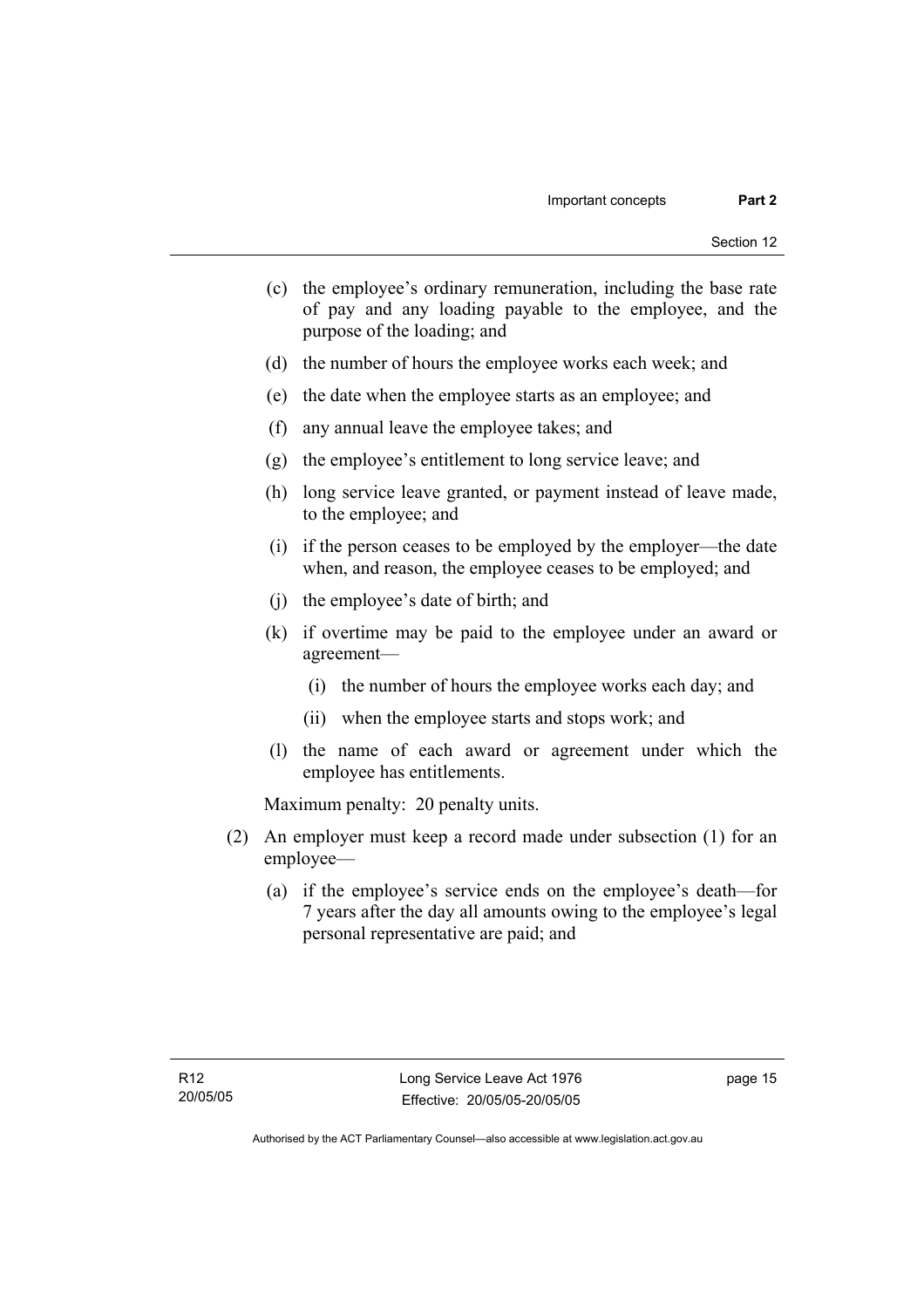#### **Part 2 Important concepts**

Section 12

 (b) in any other case—for 7 years after the day the employee's service ends.

Maximum penalty: 20 penalty units.

- (3) An employer commits an offence if—
	- (a) an authorised officer asks to inspect a record kept for this section; and
	- (b) the employer does not make the record available for inspection by the authorised officer at the employer's usual place of business during hours when the employer's business is normally conducted at the place.

Maximum penalty: 50 penalty units.

(4) An offence against this section is a strict liability offence.

page 16 Long Service Leave Act 1976 Effective: 20/05/05-20/05/05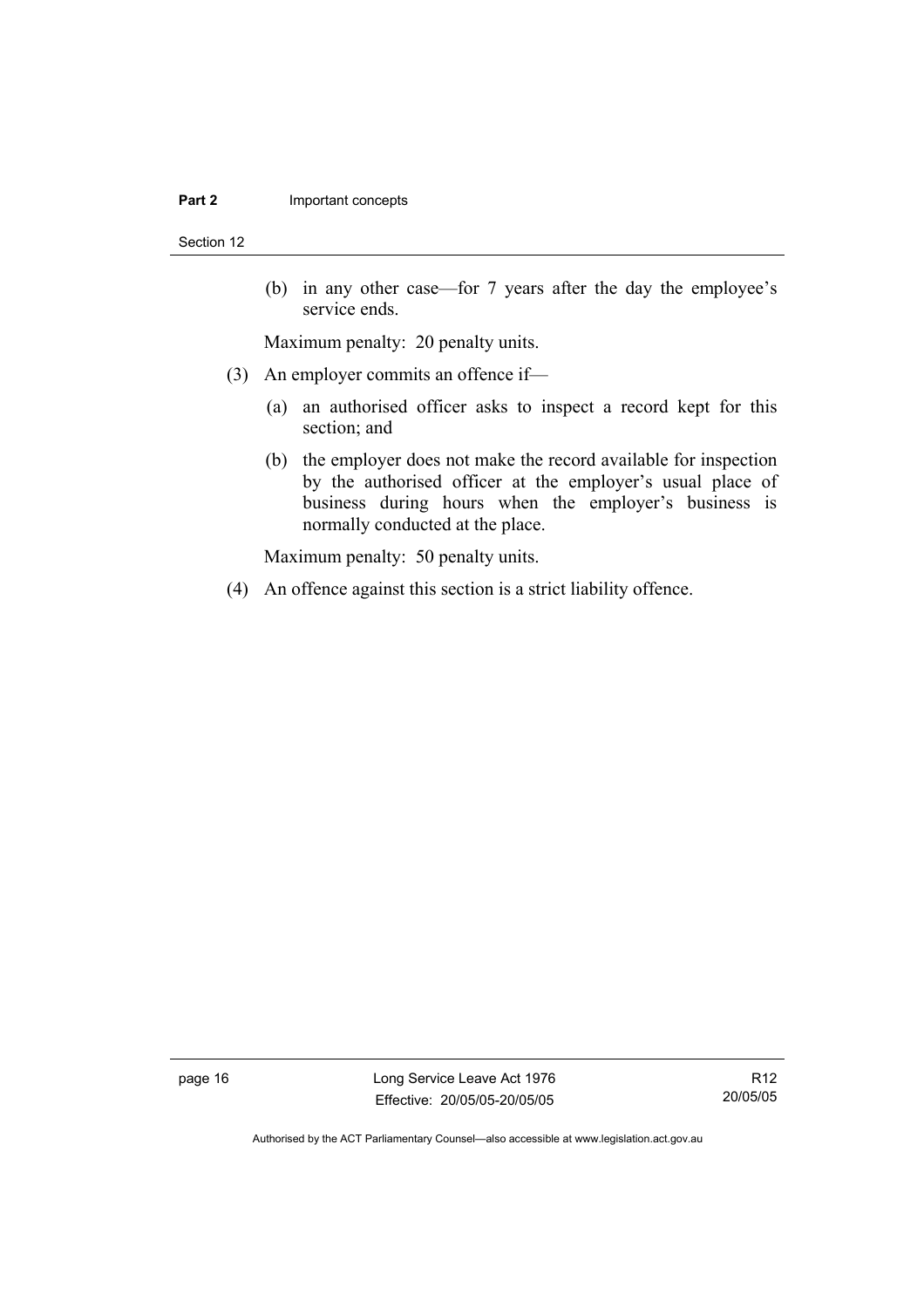## **Part 3 Administration and enforcement**

## **13 Registrar of long service leave**

- (1) The chief executive must appoint a public servant as the registrar of long service leave.
	- *Note 1* For the making of appointments (including acting appointments), see the Legislation Act, pt 19.3.
	- *Note 2* In particular, a person may be appointed for a particular provision of a law (see Legislation Act, s 7 (3)) and an appointment may be made by naming a person or nominating the occupant of a position (see s 207).
- (2) The registrar of long service leave has—
	- (a) the functions directed by the Minister; and
	- (b) any other function given to the registrar under this Act.
	- *Note 1* A reference to an Act includes a reference to the statutory instruments made or in force under the Act, including any regulation (see Legislation Act, s 104).
	- *Note 2* A provision of a law that gives an entity (including a person) a function also gives the entity powers necessary and convenient to exercise the function (see Legislation Act, s 196 and dict, pt 1, def *entity*).
- $(3)$  If—
	- (a) immediately before the commencement of this section, the duties of an office in the public service included exercising the functions of the registrar; and
	- (b) the chief executive has not made an appointment under subsection (1); and
	- (c) the duties of the office have not ceased to include exercising the functions of the registrar;

page 17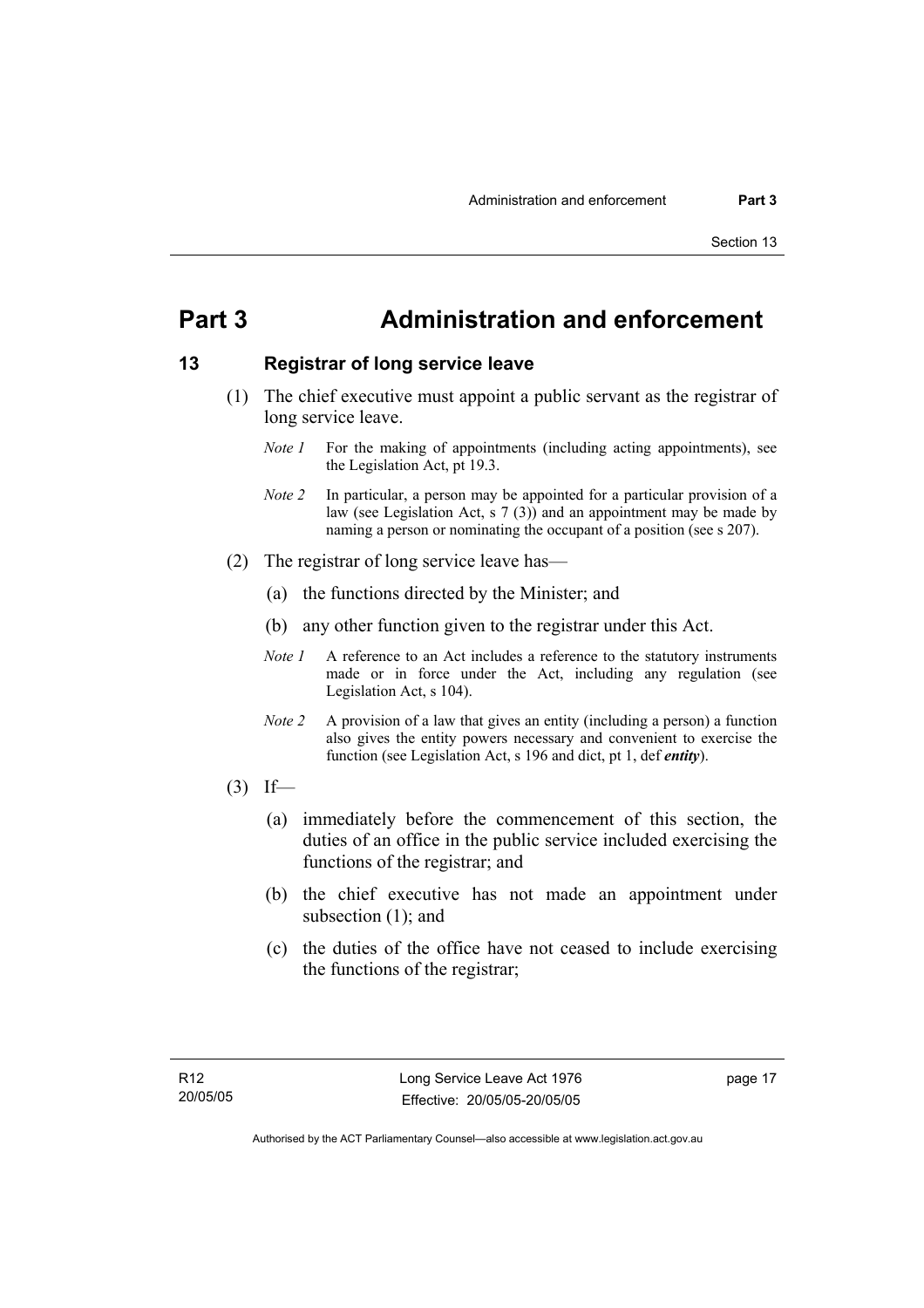#### **Part 3** Administration and enforcement

Section 13A

the public servant for the time being occupying the office is the registrar.

- *Note Occupying* a position is defined in the Legislation Act, dict, pt 1 (see also def *office*).
- (4) Subsection (3) is a law to which the Legislation Act, section 88 (Repeal does not end effect of transitional laws etc) applies.
- (5) Subsections (3) and (4) and this subsection expire 1 year after the day this section commences.

## **13A Appointment of authorised officers**

- (1) The chief executive may appoint a public servant to be an authorised officer for this Act.
	- *Note 1* For the making of appointments (including acting appointments), see the Legislation Act, pt 19.3.
	- *Note 2* In particular, a person may be appointed for a particular provision of a law (see Legislation Act, s 7 (3)) and an appointment may be made by naming a person or nominating the occupant of a position (see s 207).
- $(2)$  If—
	- (a) immediately before the commencement of this section, the duties of an office in the public service included exercising the functions of an authorised officer; and
	- (b) the chief executive has not made an appointment in relation to the office under subsection (1); and
	- (c) the duties of the office have not ceased to include exercising the functions of an authorised officer;

the public servant for the time being occupying the office is an authorised officer.

*Note Occupying* a position is defined in the Legislation Act, dict, pt 1 (see also def *office*).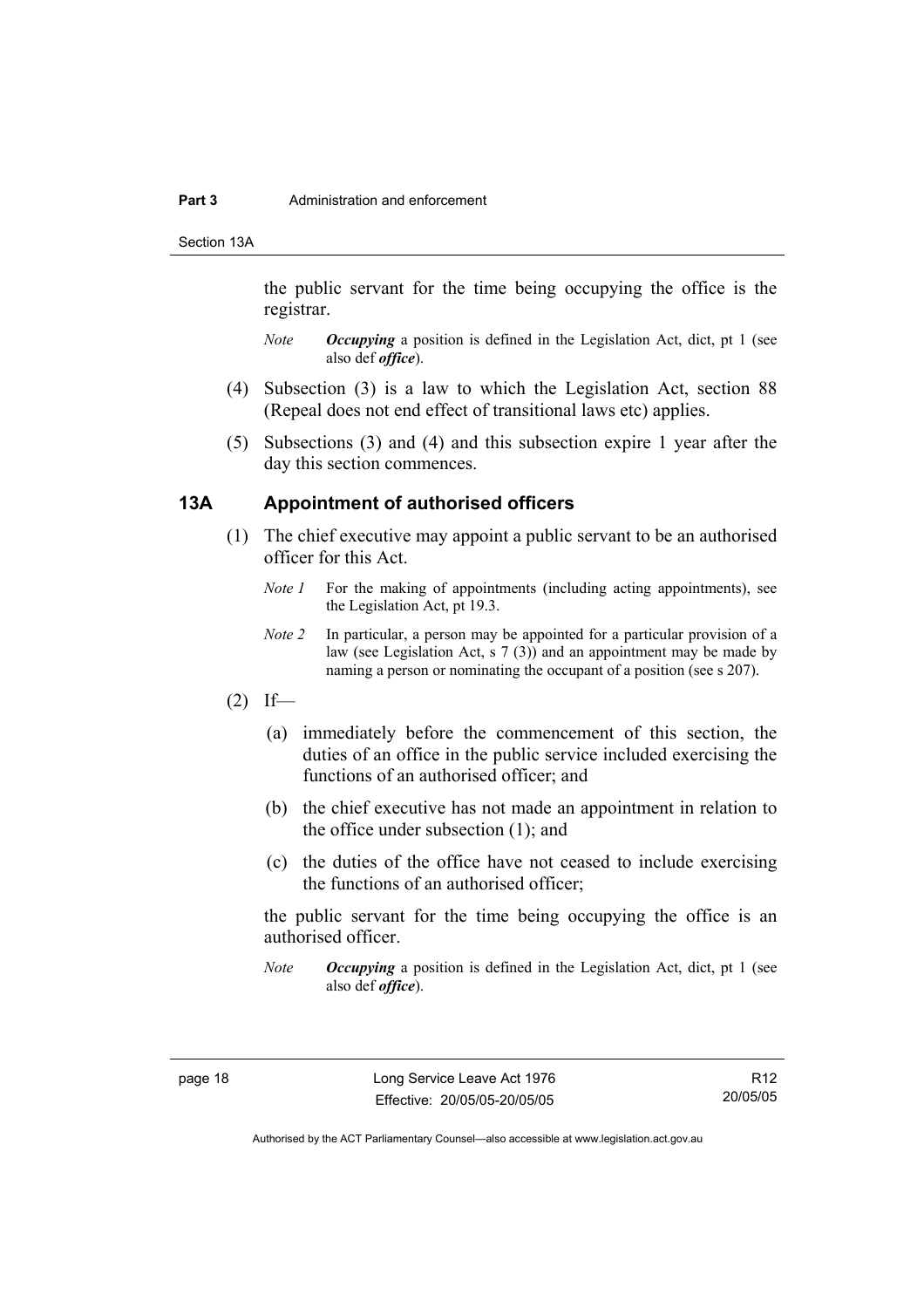- (3) Subsection (2) is a law to which the Legislation Act, section 88 (Repeal does not end effect of transitional laws etc) applies.
- (4) Subsections (2) and (3) and this subsection expire 1 year after the day this section commences.

## **13B Identity cards**

- (1) The chief executive must give an authorised officer an identity card stating the person's name and position.
- (2) The identity card must show—
	- (a) a recent photograph of the person; and
	- (b) the card's date of issue and expiry; and
	- (c) anything else prescribed by regulation.
- (3) A person commits an offence if—
	- (a) the person stops being an authorised officer; and
	- (b) the person does not return the person's identity card to the chief executive as soon as practicable but no later than 7 days after the day the person stops being an authorised officer.

Maximum penalty: 1 penalty unit.

(4) An offence against this section is a strict liability offence.

## **13C Powers of entry of authorised officers**

- (1) Subject to subsection (2), if an authorised officer has reasonable grounds for believing that it is necessary to do so for this Act an authorised officer may, at any time, enter premises of an employer and exercise the powers referred to in subsection (4).
- (2) An authorised officer shall not enter premises under subsection (1) without the consent of the employer.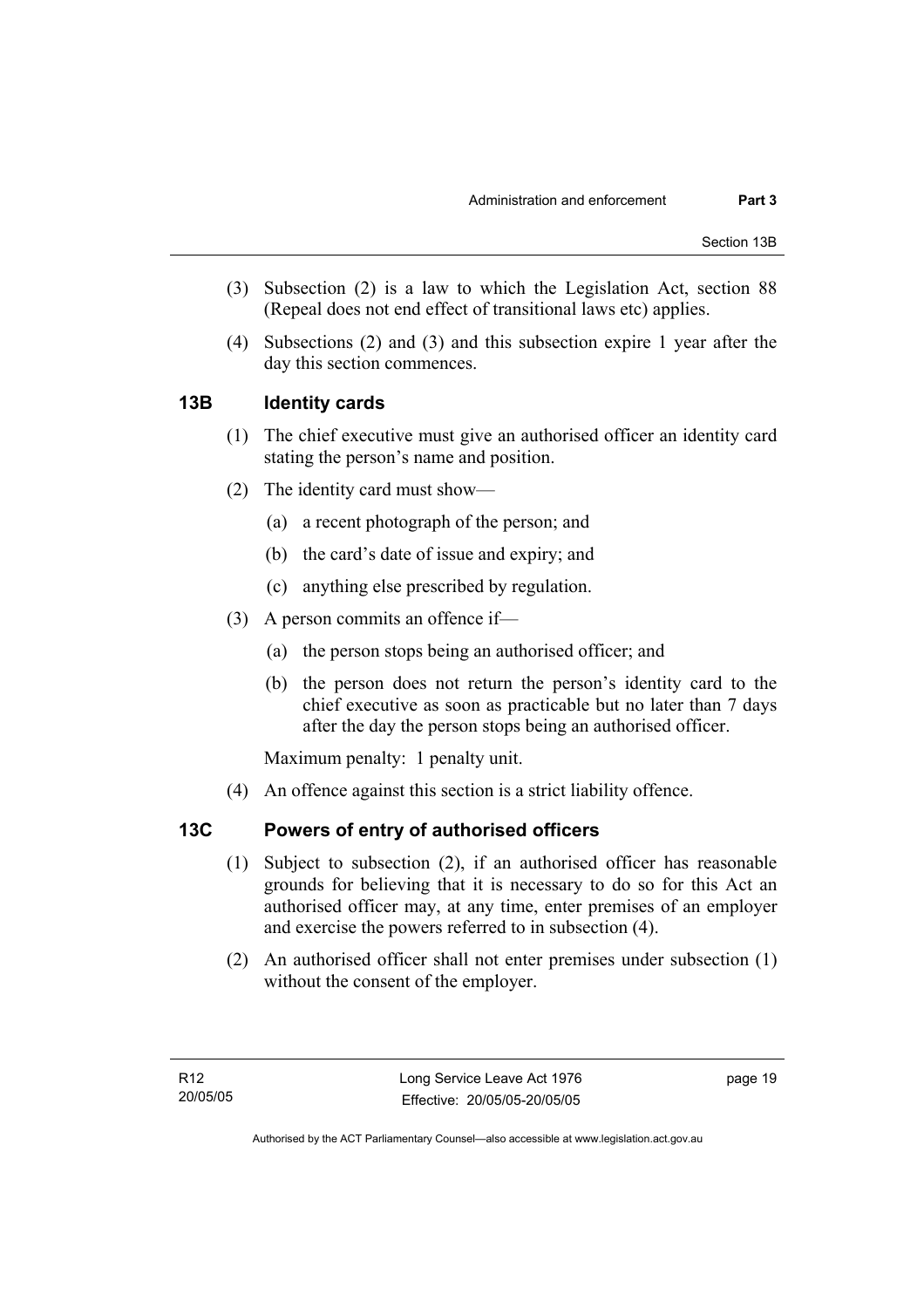#### **Part 3** Administration and enforcement

Section 13D

- (3) An authorised officer who enters premises under subsection (1) is not authorised to remain on the premises, and a person is not required to comply with a requirement made by an authorised officer under subsection (4), if, on request by the employer, or the person in charge of the premises, the authorised officer does not produce his or her identity card.
- (4) An authorised officer who enters premises under subsection (1) may—
	- (a) require the employer to make available for inspection records required to be kept under this Act; and
	- (b) make copies of, or take extracts from records referred to in paragraph (a).

## **13D Complaints**

- (1) Where a written complaint is made to the registrar by an employee, the registrar shall refer the complaint to an authorised officer.
	- *Note* If a form is approved under s 17 (Approved forms) for a complaint, the form must be used.
- (2) Where a complaint made by an employee—
	- (a) is made to an authorised officer; or
	- (b) is referred to an authorised officer under subsection (1);

the authorised officer may, by notice in writing, require the complainant and the employer to whom the complaint relates, to attend a conference at a place, date and time specified in the notice to endeavour to resolve the complaint.

- (3) A conference shall be conducted in such a manner as the authorised officer thinks fit.
- (4) Except with the consent of the authorised officer—
	- (a) a natural person is not entitled to be represented at a conference by another person; and

| page 20 | Long Service Leave Act 1976  | R <sub>12</sub> |
|---------|------------------------------|-----------------|
|         | Effective: 20/05/05-20/05/05 | 20/05/05        |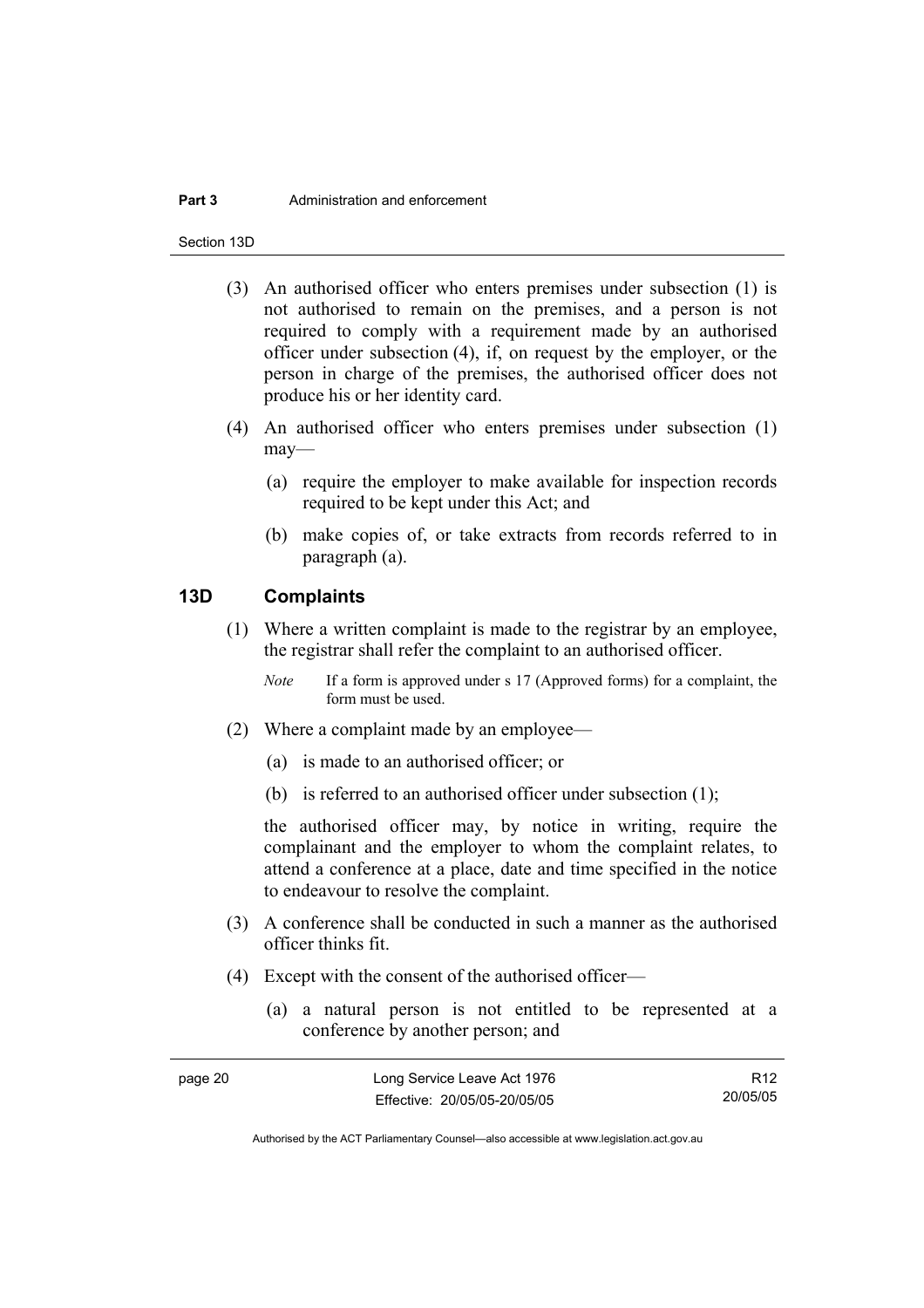- (b) a body of persons (whether incorporated or unincorporated) is not entitled to be represented at a conference by a person other than a member, officer or employee of the body.
- (5) In this section:

*complaint* means a complaint by an employee concerning his or her entitlements under this Act.

## **13E Notice to comply with Act**

- (1) An authorised officer may, by written notice, require an employer to comply with this Act within 28 days after the day the employer receives the notice.
- (2) A person must comply with a requirement made of the person by an authorised officer under subsection (1).

Maximum penalty: 50 penalty units.

(3) An offence against this section is a strict liability offence.

## **13F Review of directions by registrar**

- (1) An employer may apply to the registrar for a review of a requirement made of him or her under section 13E.
- (2) An application shall be in writing.
- (3) The registrar may uphold, revoke or vary the terms of, the requirement.
- (4) Where the registrar makes a decision under subsection (3), the registrar shall give notice in writing of his or her decision to the applicant.

## **13G Review of decisions**

 (1) Application may be made to the administrative appeals tribunal for a review of a decision of the registrar under section 13F.

page 21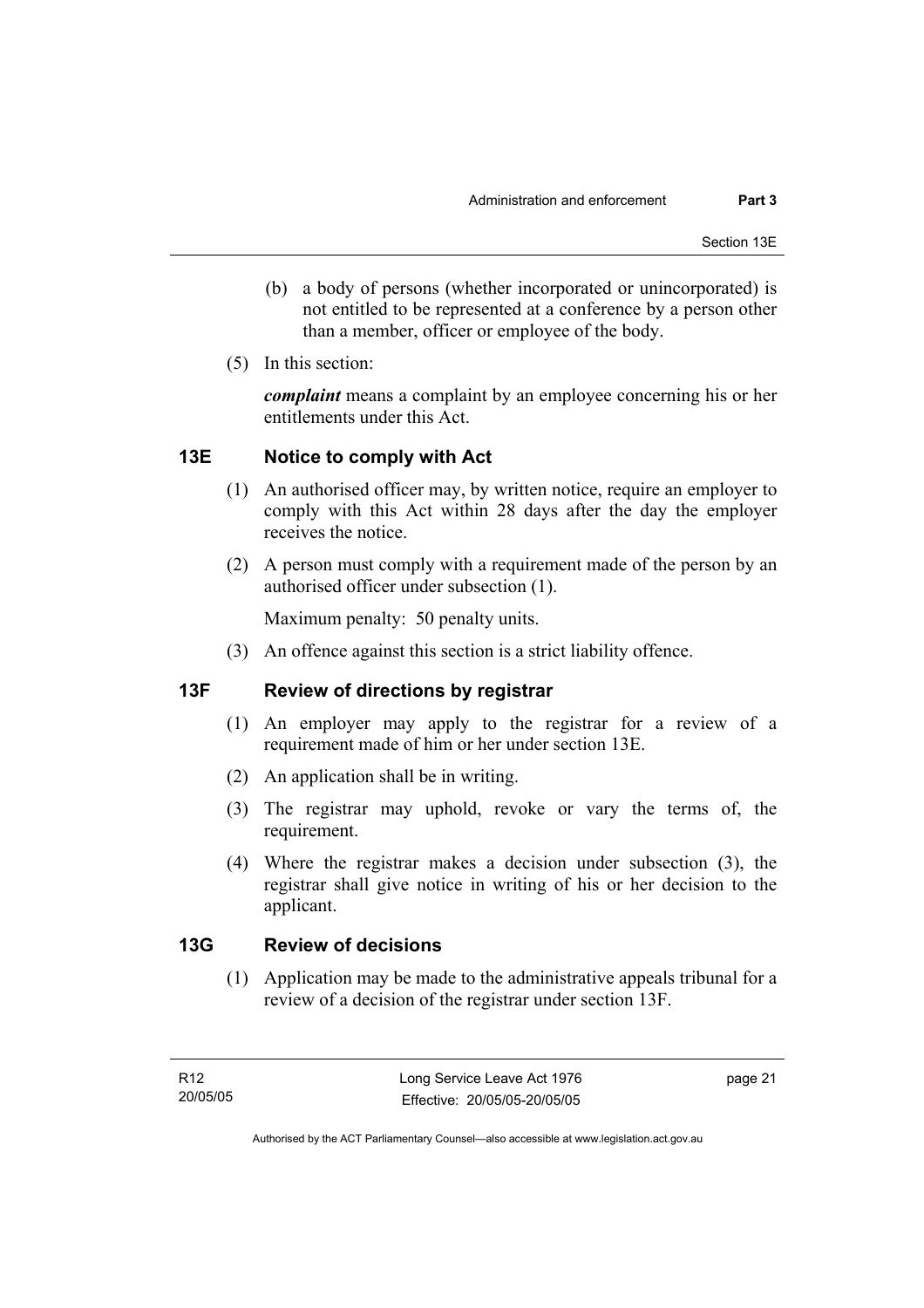Section 13J

 (2) A notice under section 13F (4) shall be in accordance with the requirements of the code of practice in force under the *Administrative Appeals Tribunal Act 1989*, section 25 (1).

## **13J Liability**

An action or other proceeding, civil or criminal, does not lie against the registrar or an authorised officer for or in relation to any act done, or omission made, in good faith in connection with his or her powers under this Act.

*Note* A reference to an Act includes a reference to the statutory instruments made or in force under the Act, including regulations (see *Legislation Act 2001*, s 104).

## **13K Delegation by registrar**

The registrar may delegate to any person any of the registrar's powers under this Act, other than the registrar's powers under section 13F.

*Note* A reference to an Act includes a reference to the statutory instruments made or in force under the Act, including regulations (see *Legislation Act 2001*, s 104).

page 22 Long Service Leave Act 1976 Effective: 20/05/05-20/05/05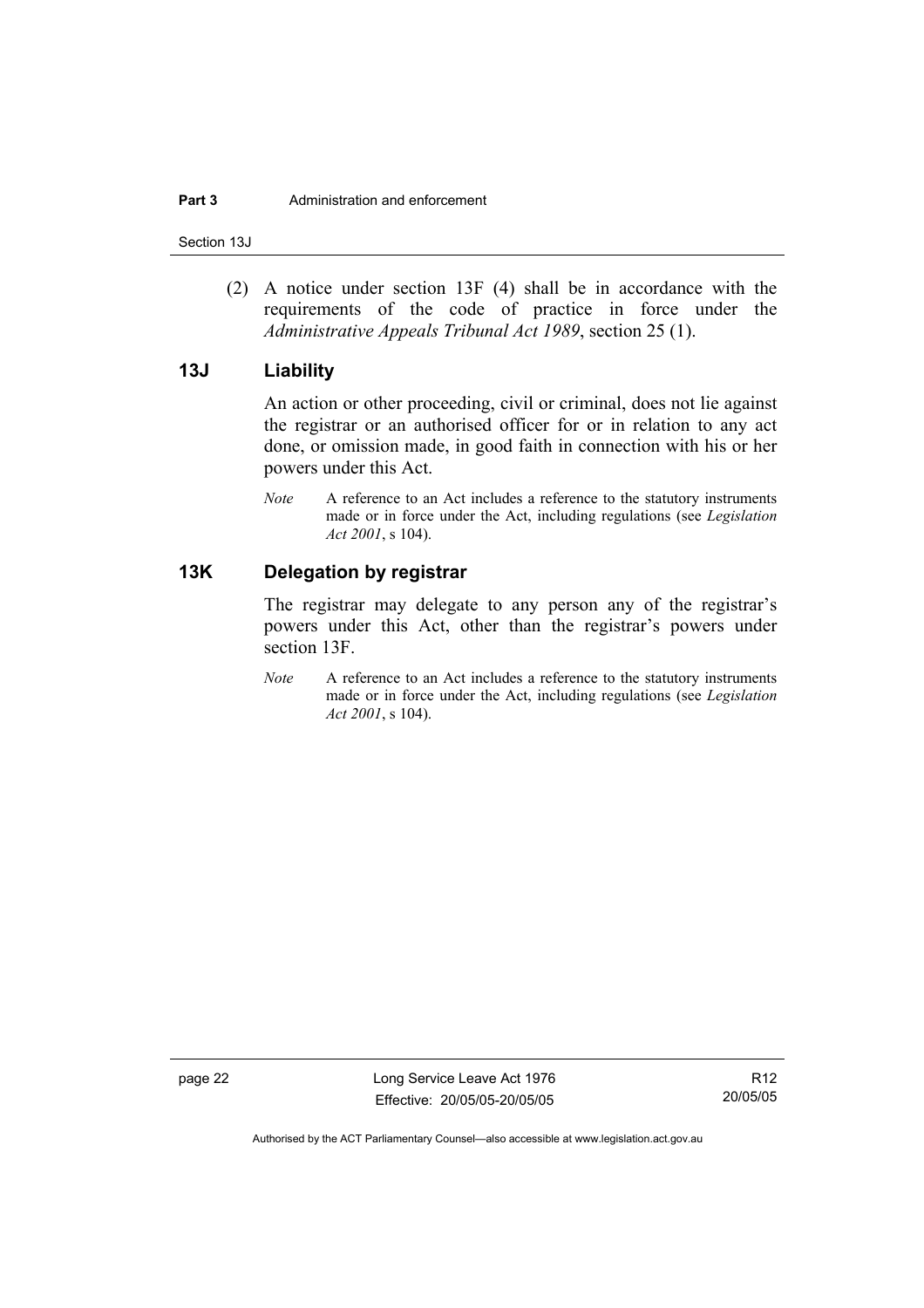## **Part 4 Miscellaneous**

## **14 No contracting out**

- (1) Subject to subsection (2), this Act has effect notwithstanding any award or agreement to the contrary.
- (2) Nothing in this Act affects the operation of an award or agreement to the extent that the award or agreement confers upon an employee rights that are more advantageous to the employee than the rights conferred upon the employee by this Act.

## **16 Application of Act**

- (1) Subject to subsection (2), this Act does not apply to or in relation to a period of service served before the date of commencement of this Act if, before that date, the service of the employee was terminated otherwise than for the purpose of avoiding the granting of long service leave.
- (2) Where—
	- (a) an employee ceased to be an employee during the period that commenced on 1 January 1975 and ended on the day immediately preceding the day on which this Act came into operation; and
	- (b) the employee would, if this Act had been in force on the day on which he or she ceased to be an employee, have been entitled to long service leave, or to payment in lieu of long service leave, on that day;

the employee is entitled to payment, in lieu of long service leave, in respect of the period of leave to which he or she would have been so entitled if this Act had been in force on that day.

 (3) Long service leave granted, or payment in lieu of long service leave made, before the date of commencement of this Act—

| R12      | Long Service Leave Act 1976  | page 23 |
|----------|------------------------------|---------|
| 20/05/05 | Effective: 20/05/05-20/05/05 |         |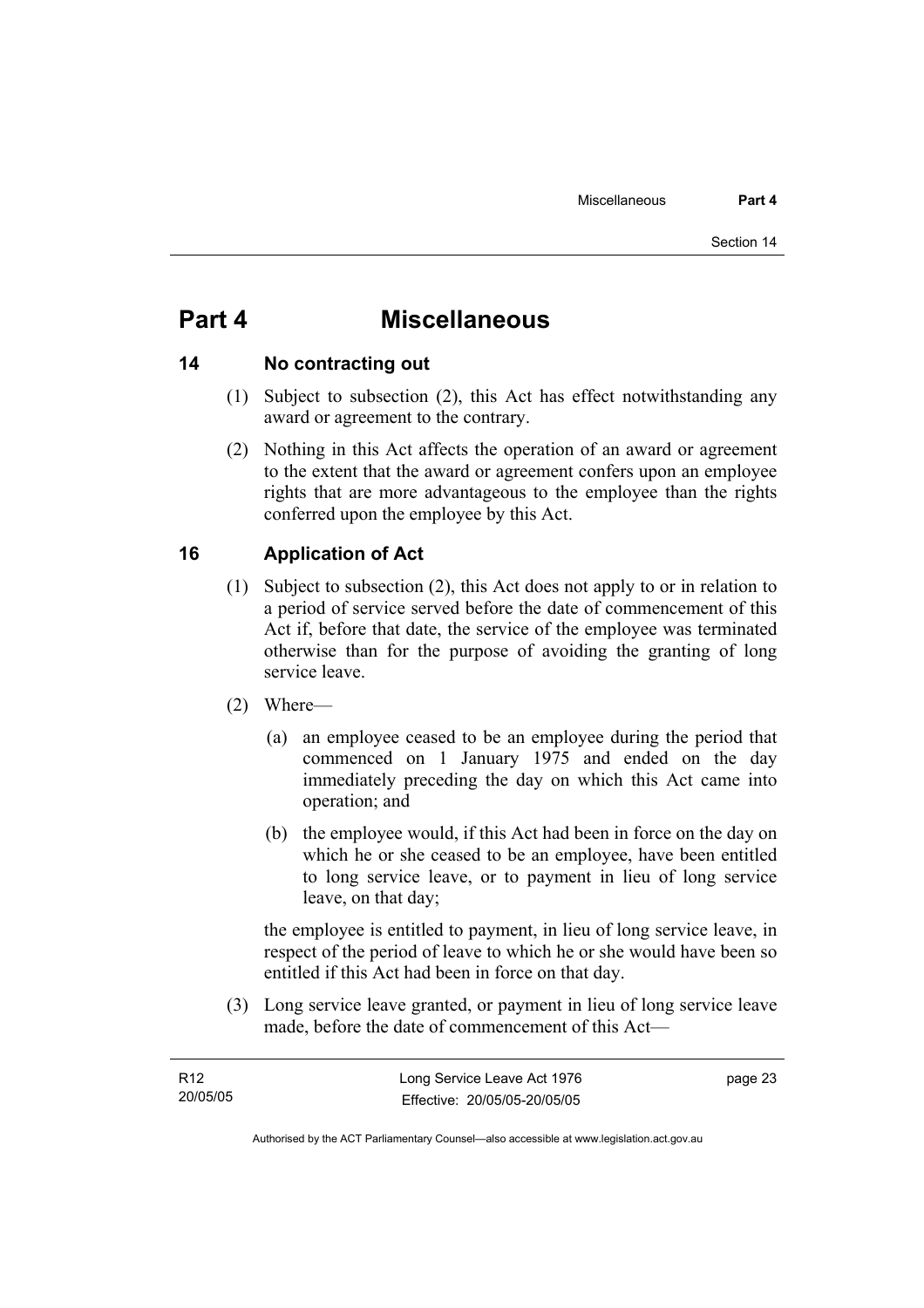#### **Part 4** Miscellaneous

Section 17

- (a) shall be deemed to be leave granted, or payment made, under this Act; and
- (b) shall be deducted from any leave or payment to which the employee would be entitled under this Act.
- (4) Subsections (1), (2) and (3) are laws to which the Legislation Act, section 88 (Repeal does not end effect of transitional laws etc) applies.
- (5) This section expires on the day the *Long Service Leave Amendment Act 2005* commences.

## **17 Approved forms**

- (1) The registrar may, in writing, approve forms for this Act.
- (2) If the registrar approves a form for a particular purpose, the approved form must be used for that purpose.
- (3) An approved form is a notifiable instrument.

*Note* A notifiable instrument must be notified under the *Legislation Act 2001*.

### **18 Regulation-making power**

The Executive may make regulations for this Act.

*Note* Regulations must be notified, and presented to the Legislative Assembly, under the *Legislation Act 2001*.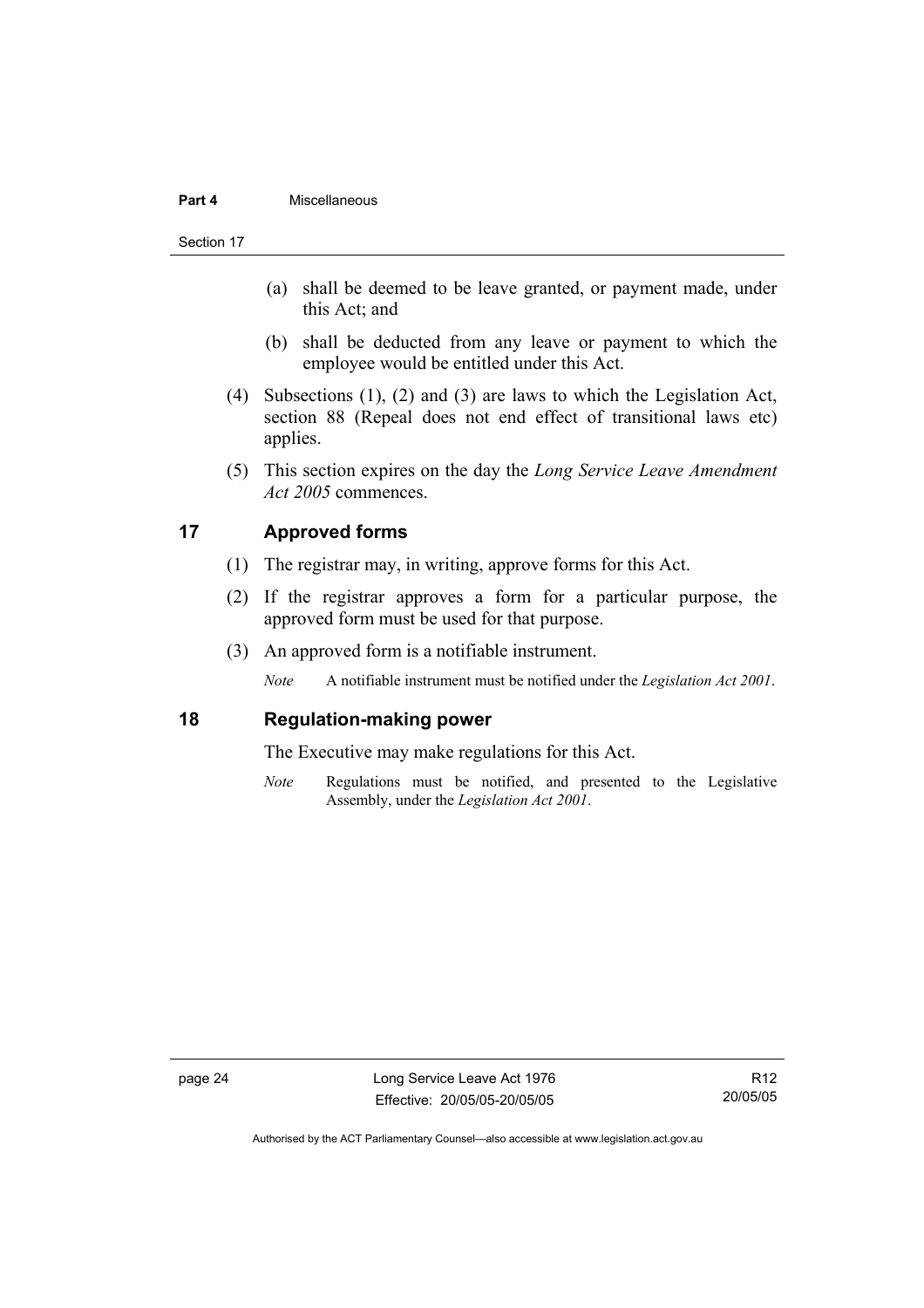## **Dictionary**

(see s 2)

*Note 1* The Legislation Act contains definitions and other provisions relevant to this Act.

*Note 2* For example, the Legislation Act, dict, pt 1 defines the following terms:

- chief executive (see s 163)
	- **function**
	- month
	- notifiable instrument (see s 10)
	- public servant.

*agreement* means an industrial agreement made under the *Workplace Relations Act 1996* (Cwlth).

*approved training contract—*see the *Vocational Education and Training Act 2003*, dictionary.

*associated company* means a company that is a subsidiary, holding company or related body corporate under the Corporations Act, section 9.

*authorised officer* means a person who is an authorised officer under section 13A.

*award* means an award or determination under the *Workplace Relations Act 1996* (Cwlth).

*award holiday* means a day that is, under an award or agreement, a holiday for people employed in an industry.

*casual employee* means a person who is, from time to time offered regular and systematic employment on the basis that the offer of employment might be accepted or rejected and in circumstances where it could be expected by that person that further employment of the same type would or might be offered and accepted, but in respect of which there is no certainty about the period over which it would continue to be offered.

page 25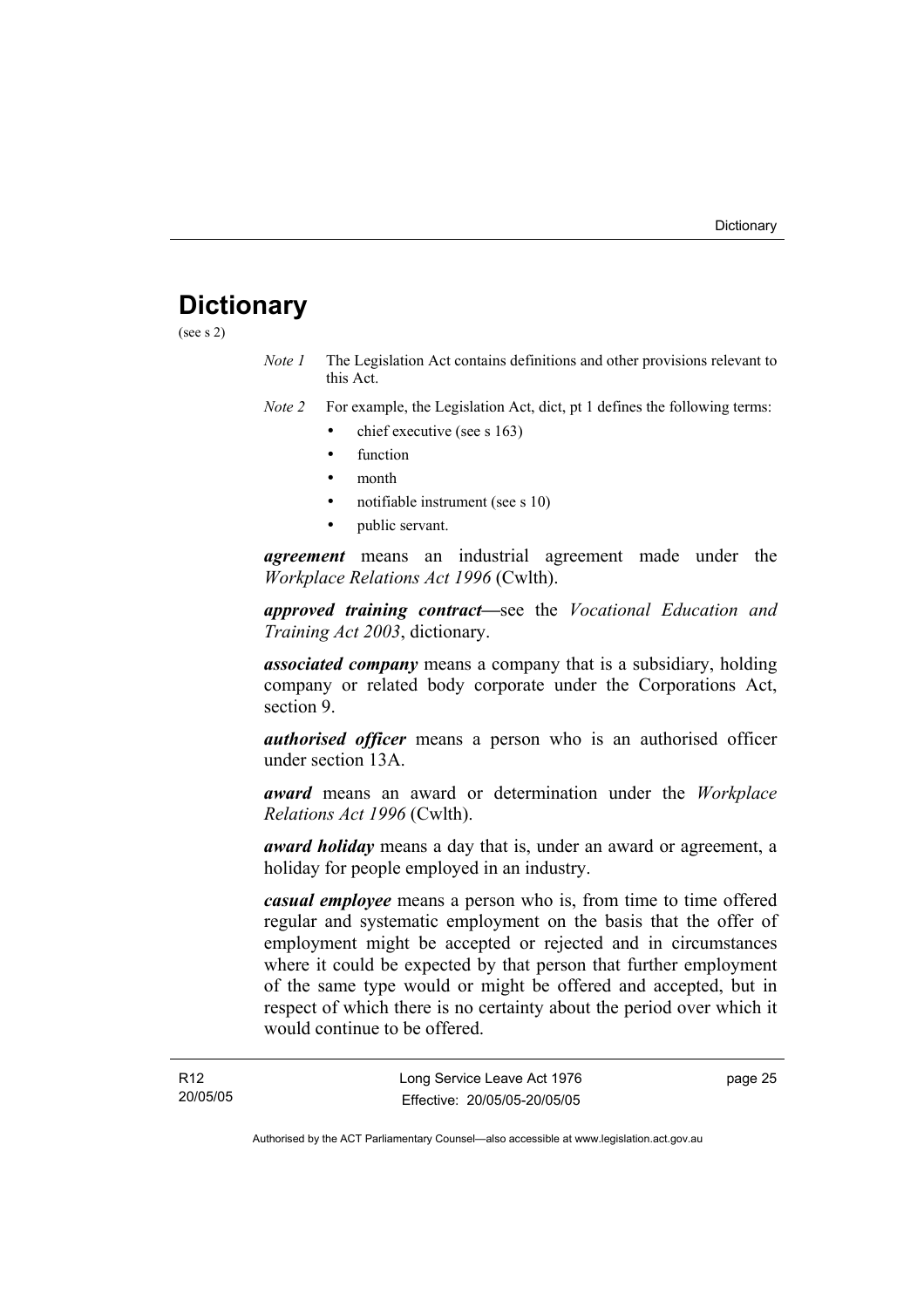*continuous service*, in relation to an employee, includes—

- (a) a period of annual leave or long service leave; and
- (b) a period of leave, not exceeding 2 weeks in any 1 year, taken because of illness or injury; and
- (c) a period during which the service of the employee is interrupted or ended by his or her employer with the intention of avoiding the granting of long service leave; and
- (d) for an employee who begins service with an employer within 1 year after the day the employee's apprenticeship, or an approved training contract, with the employer ends—the period of the apprenticeship or approved training contract.

*determination* includes a variation, suspension, interpretation or cancellation of a determination.

*employee* includes—

- (a) a person who is remunerated at piecework rates; and
- (b) a part-time employee; and
- (c) a casual employee.

*minimum retiring age*, in relation to a person, means—

- (a) if a minimum retiring age applies to the person under an award or agreement—the age fixed by the award or agreement; and
- (b) in any other case—the age of 65 years.

*ordinary remuneration*, in relation to an employee, means the sum of—

- (a) the salary or wages payable to the employee; and
- (b) any allowances payable to the employee in respect of skill, qualifications, board and lodging; and
- (c) any amounts payable to the employee under a bonus, performance pay or incentive scheme, being amounts that are

R12 20/05/05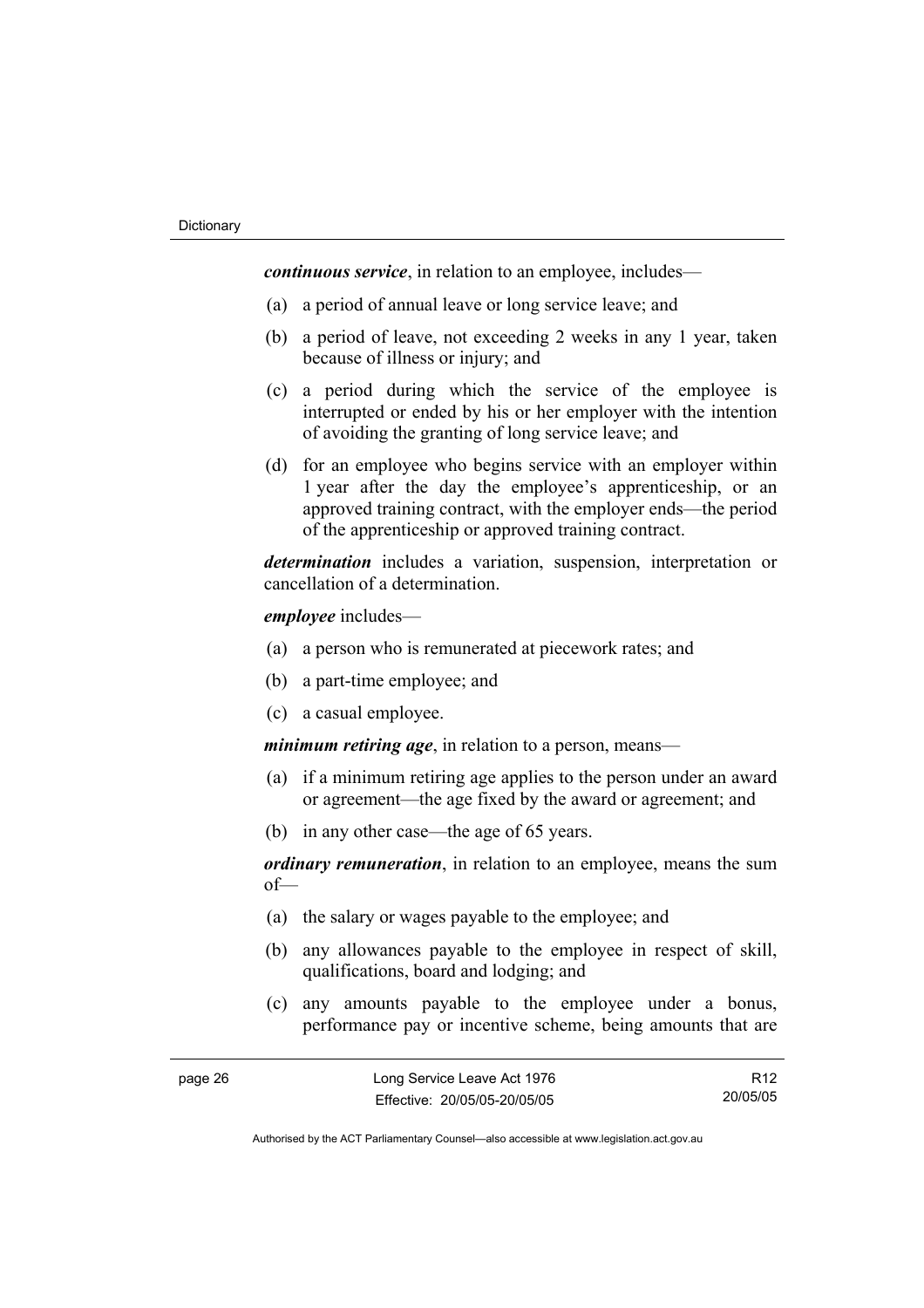usually paid to the employee with his or her salary or wages; and

 (d) where the employee is provided with board and lodging by his or her employer, an amount equal to the value of that board and lodging.

*period of service*—see section 2G (Periods of service).

*salary or wages* does not include—

- (a) payments in respect of overtime; or
- (b) payments at penalty rates of pay; or
- (c) allowances which, under an award or agreement, are not to be taken into account in determining a rate of remuneration in respect of overtime.

*trainee* means the person who is obliged under an approved training contract to undertake training.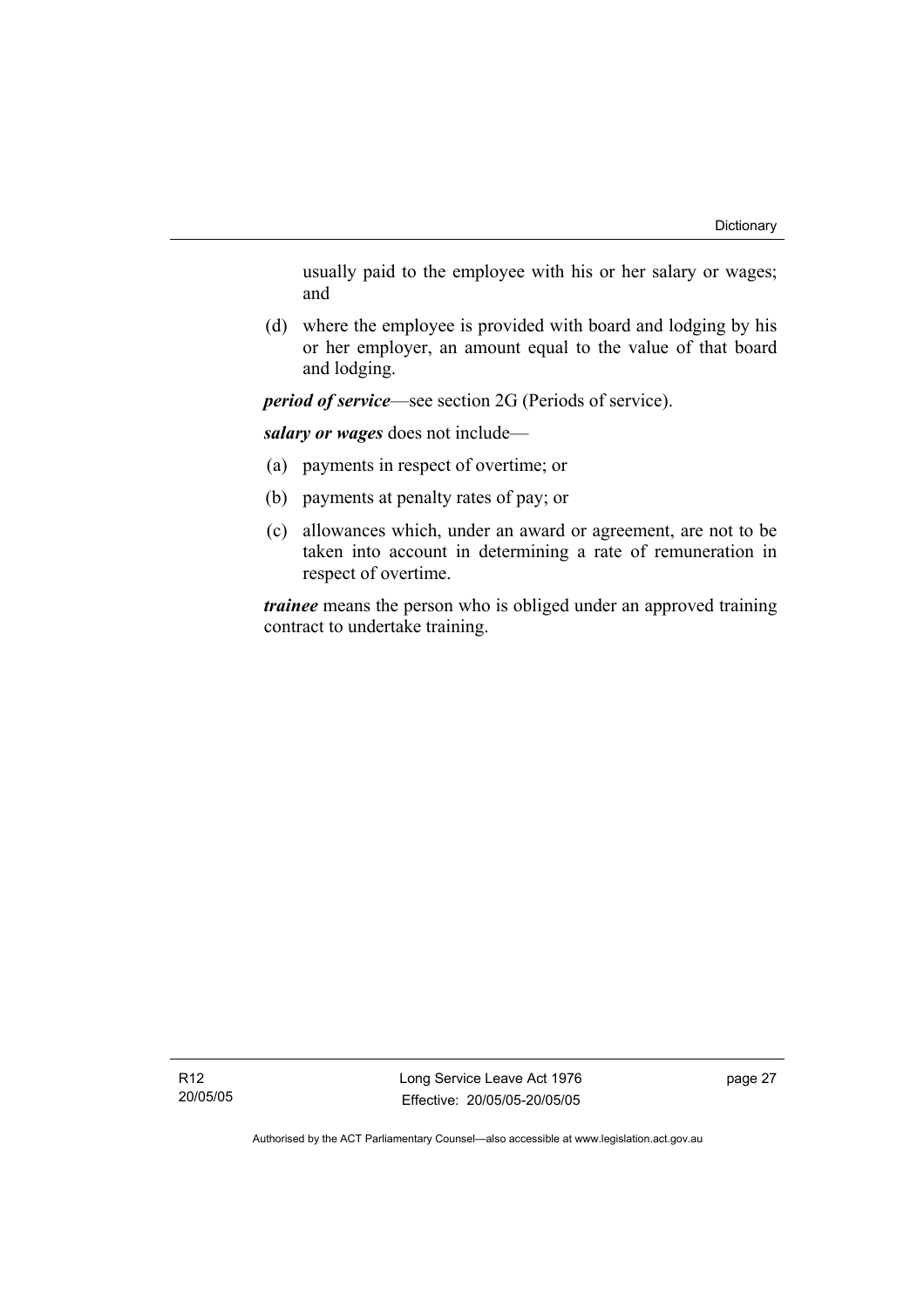1 About the endnotes

## **Endnotes**

## **1 About the endnotes**

Amending and modifying laws are annotated in the legislation history and the amendment history. Current modifications are not included in the republished law but are set out in the endnotes.

Not all editorial amendments made under the *Legislation Act 2001*, part 11.3 are annotated in the amendment history. Full details of any amendments can be obtained from the Parliamentary Counsel's Office.

Uncommenced amending laws and expiries are listed in the legislation history and the amendment history. These details are underlined. Uncommenced provisions and amendments are not included in the republished law but are set out in the last endnote.

If all the provisions of the law have been renumbered, a table of renumbered provisions gives details of previous and current numbering.

The endnotes also include a table of earlier republications.

|             | $am = amended$<br>$amdt = amendment$<br>$ch = chapter$<br>$def = definition$<br>$dict = dictionary$<br>disallowed = disallowed by the Legislative<br>Assembly<br>$div = division$<br>$exp = expires/expired$<br>$Gaz = gazette$<br>$hdg = heading$<br>$IA = Interpretation Act 1967$<br>$ins = inserted/added$<br>$LA =$ Legislation Act 2001<br>$LR =$ legislation register<br>LRA = Legislation (Republication) Act 1996<br>$mod = modified/modification$ | $ord = ordinance$<br>$orig = original$<br>par = paragraph/subparagraph<br>$pres = present$<br>$prev = previous$<br>$(\text{prev}) = \text{previously}$<br>$pt = part$<br>$r = rule/subrule$<br>$renum = renumbered$<br>$reloc = relocated$<br>$R[X]$ = Republication No<br>$R1$ = reissue<br>$s = section/subsection$<br>$sch = schedule$<br>$sdiv = subdivision$<br>$sub =$ substituted<br>SL = Subordinate Law |
|-------------|-------------------------------------------------------------------------------------------------------------------------------------------------------------------------------------------------------------------------------------------------------------------------------------------------------------------------------------------------------------------------------------------------------------------------------------------------------------|------------------------------------------------------------------------------------------------------------------------------------------------------------------------------------------------------------------------------------------------------------------------------------------------------------------------------------------------------------------------------------------------------------------|
| $o = order$ |                                                                                                                                                                                                                                                                                                                                                                                                                                                             | underlining = whole or part not commenced                                                                                                                                                                                                                                                                                                                                                                        |
|             | om = omitted/repealed                                                                                                                                                                                                                                                                                                                                                                                                                                       | or to be expired                                                                                                                                                                                                                                                                                                                                                                                                 |
|             |                                                                                                                                                                                                                                                                                                                                                                                                                                                             |                                                                                                                                                                                                                                                                                                                                                                                                                  |

### **2 Abbreviation key**

page 28 Long Service Leave Act 1976 Effective: 20/05/05-20/05/05

R12 20/05/05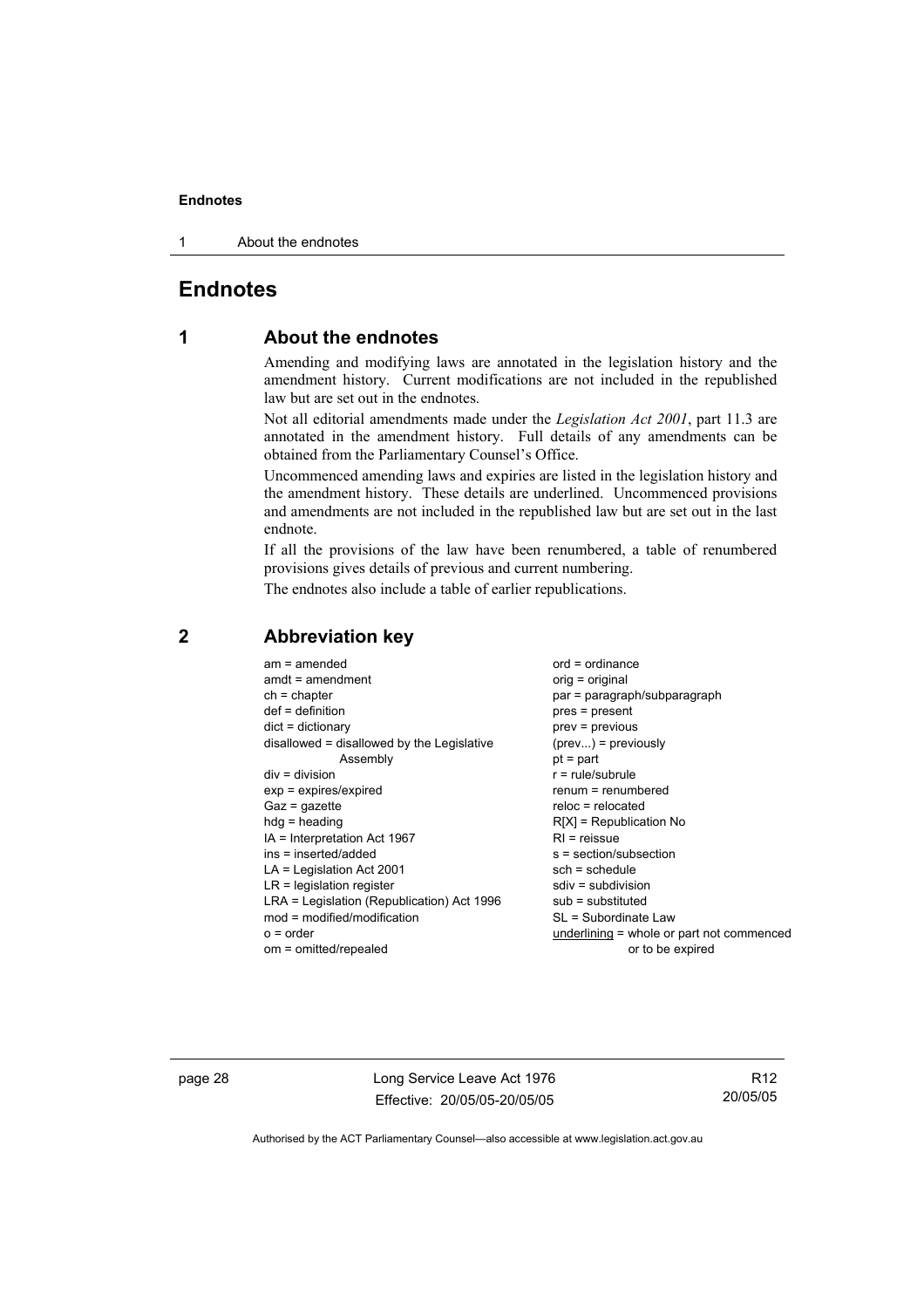## **3 Legislation history**

This Act was originally a Commonwealth ordinance—the *Long Service Leave Ordinance 1976* A1976-27 (Cwlth).

The *Australian Capital Territory (Self-Government) Act 1988* (Cwlth), s 34 (4) converted most former Commonwealth ordinances in force in the ACT into ACT enactments. This allowed the ACT Legislative Assembly to amend and repeal the laws. This Act was converted into an ACT enactment on 11 May 1989 (selfgovernment day).

As with most ordinances in force in the ACT, the name was changed from *Ordinance* to *Act* by the *Self-Government (Citation of Laws) Act 1989* No 21, s 5 on 11 May 1989 (self-government day).

Before 11 May 1989, ordinances commenced on their notification day unless otherwise stated (see *Seat of Government (Administration) Act 1910* (Cwlth), s 12).

#### **Legislation before becoming Territory enactment**

#### **Long Service Leave Act 1976 No 27**

notified 16 June 1976 commenced 16 June 1976

as amended by

**Long Service Leave (Amendment) Ordinance 1978 No 20**  notified 8 August 1978 commenced 8 August 1978

**Long Service Leave (Amendment) Ordinance 1981 No 24**  notified 10 September 1981

commenced 10 September 1981

## **Ordinances Revision (Companies Amendments) Ordinance 1982 No 38 sch 4**

notified 30 June 1982 commenced 1 July 1982 (s 2)

#### **Long Service Leave (Amendment) Ordinance 1987 No 73**  notified 22 December 1987

commenced 1 January 1988 (s 2)

R12 20/05/05 page 29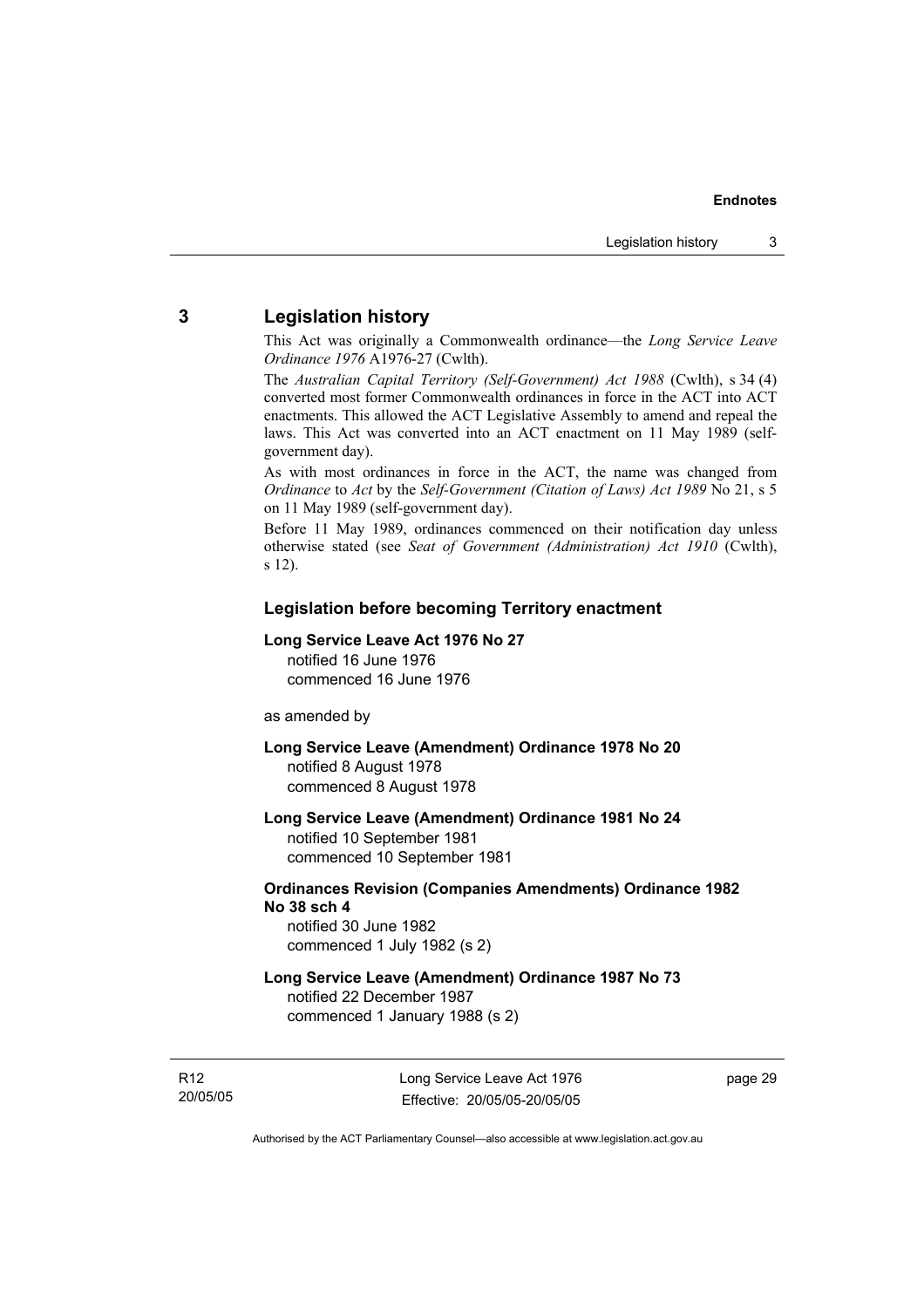3 Legislation history

#### **Self-Government (Consequential Amendments) Ordinance 1989 No 38 sch 1**

notified 10 May 1989 (Cwlth Gaz No S160) s 1, s 2 commenced 10 May 1989 (s 2 (1)) sch 1 commenced 11 May 1989 (s 2 (2) and see Cwlth Gaz 1989 No S164)

#### **Legislation after becoming Territory enactment**

#### **Statute Law Revision (Miscellaneous Provisions) Act 1993 No 1 sch 1**  notified 1 March 1993 (Gaz 1993 No S23) sch 1 commenced 1 March 1993

#### **Statute Law Revision (Penalties) Act 1994 No 81 sch**

notified 29 November 1994 (Gaz 1994 No S253) s 1, s 2 commenced 29 November 1994 (s 2 (1)) sch commenced 29 November 1994 (s 2 (2) and see Gaz 1994 No S269)

## **Statutory Offices (Miscellaneous Provisions) Act 1994 No 97 sch pt 1**

notified 15 December 1994 (Gaz 1994 No S280) s 1, s 2 commenced 15 December 1994 (s 2 (1)) sch pt 1 commenced 15 December 1994 (s 2 (2) and Gaz 1994 No S293)

#### **Statute Law Revision Act 1995 No 46 sch**

notified 18 December 1995 (Gaz 1995 No S306) sch commenced 18 December 1995 (s 2)

#### **Long Service Leave (Amendment) Act 1997 No 68**

notified 9 October 1997 (Gaz 1997 No S300) ss 1-3 commenced 9 October 1997 (s 2 (1)) remainder commenced 17 December 1997 (s 2 (2) and Gaz 1997 No S416)

### **Long Service Leave (Cleaning, Building and Property Services) Act 1999 No 85 s 69**

notified 23 December 1999 (Gaz 1999 No S65) pt 1, pt 2 commenced 23 December 1999 (s 2 (1)) s 69 commenced 23 June 2000 (s 2 (3))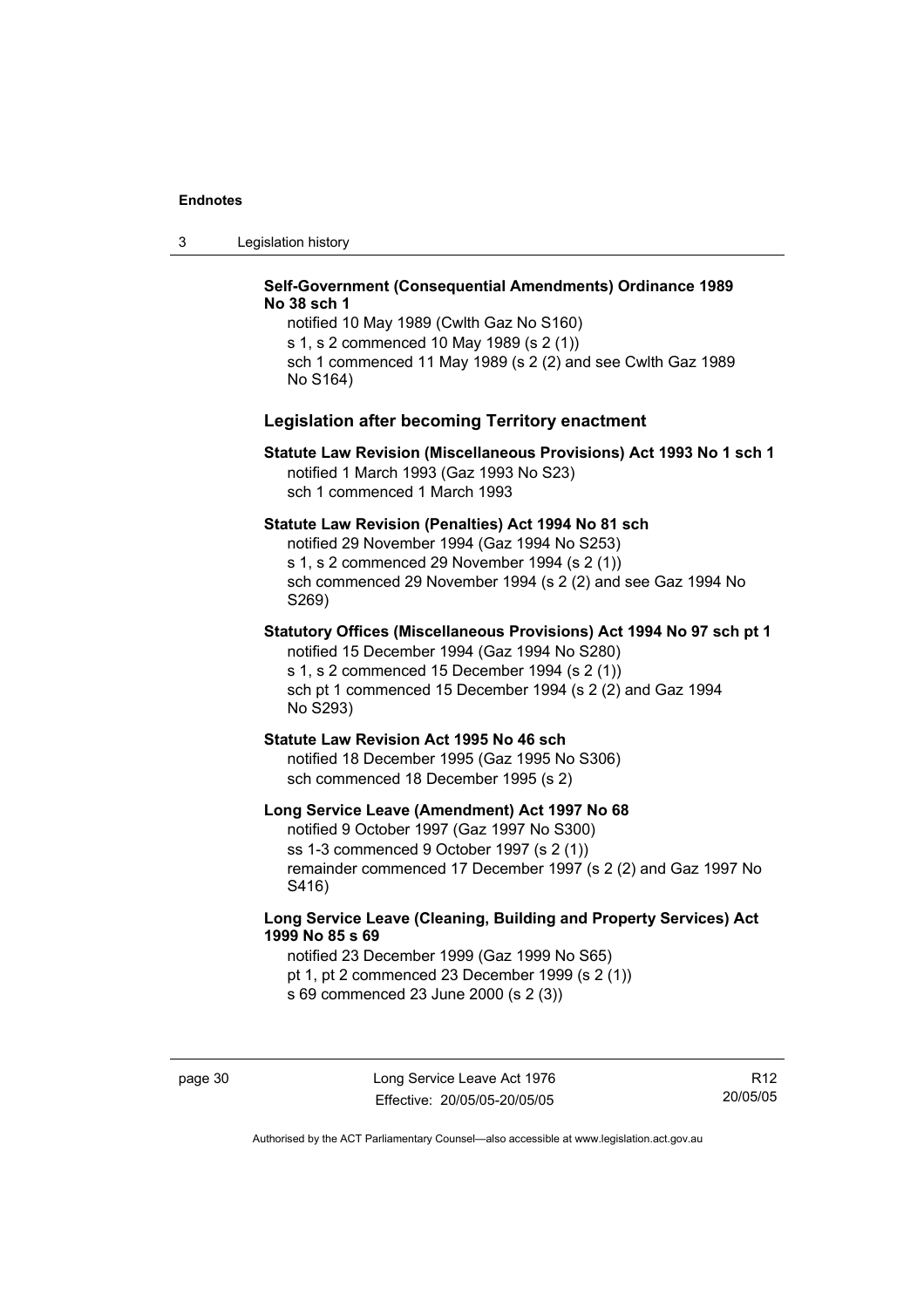## **Legislation (Consequential Amendments) Act 2001 No 44 pt 229**  notified 26 July 2001 (Gaz 2001 No 30) s 1, s 2 commenced 26 July 2001 (IA s 10B) pt 229 commenced 12 September 2001 (s 2 and see Gaz 2001 No S65) **Statute Law Amendment Act 2001 (No 2) 2001 No 56 pt 3.35**  notified 5 September 2001 (Gaz 2001 No S65) amdts commenced 5 September 2001 (s 2 (1)) **Vocational Education and Training Act 2003 A2003-37 sch 2 pt 2.5**  notified LR 8 September 2003 s 1, s 2 commenced 8 September 2003 (LA s 75 (1)) sch 2 pt 2.5 commenced 1 November 2003 (s 2) **Long Service Leave Legislation Amendment Act 2003 A2003-45 pt 2**  notified LR 2 October 2003 s 1, s 2 commenced 2 October 2003 (LA s 75 (1)) pt 2 commenced 3 October 2003 (s 2) **Criminal Code (Theft, Fraud, Bribery and Related Offences) Amendment Act 2004 A2004-15 sch 2 pt 2.52**  notified LR 26 March 2004 s 1, s 2 commenced 26 March 2004 (LA s 75 (1)) sch 2 pt 2.52 commenced 9 April 2004 (s 2 (1)) **Long Service Leave Amendment Act 2005 A2005-22**  notified LR 12 May 2005 s 1, s 2 commenced 12 May 2005 (LA s 75 (1)) ss 3-12, sch 1 commenced 13 May 2005 (s 2 and CN2005-5) remainder commenced 20 May 2005 (s 2 and CN2005-7) **4 Amendment history Preliminary**

| ins A2005-22 s 4 |
|------------------|
| sub A2005-22 s 4 |
|                  |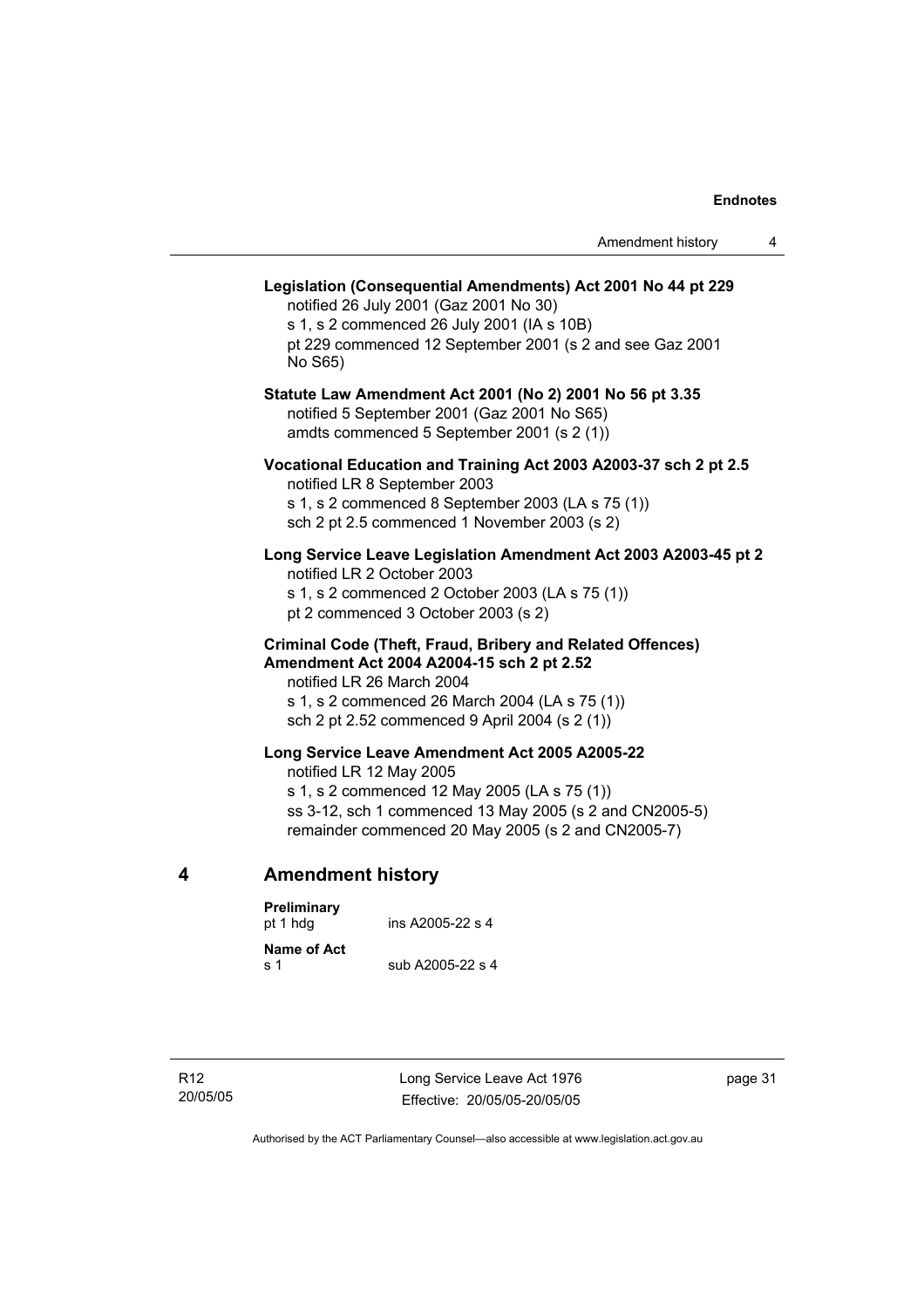4 Amendment history

```
Dictionary 
s 2 am 1981 No 24 s 2; 1987 No 73 s 4; 1997 No 68 s 4; 1999 
                  No 85 s 69; ss renum R6 LA 
                  defs reloc to dict A2005-22 s 6 
                  def approved training agreement ins 1997 No 68 s 4 
                     om A2003-37 amdt 2.10 
                  def associated company am 1982 No 38 sch 4; 1995 No 46 
                  sch; 1997 No 68 s 4 
                     om A2005-22 s 5 
                  def award holiday om A2005-22 s 5 
                  def continuous service am 1997 No 68 s 4; A2003-37 
                  amdt 2.12 
                     om A2005-22 s 5 
                  def minimum retiring age am 1987 No 73 s 4 
                     om A2005-22 s 5 
                  def training agreement ins 1997 No 68 s 4 
                     om A2003-37 amdt 2.14 
                  s 2 remainder om A2005-22 s 7 
                  pres s 2 ins A2005-22 s 7 
Notes 
s 2A ins A2005-22 s 7 
Offences against Act—application of Criminal Code etc 
s 2B ins A2005-22 amdt 1.1 
Important concepts 
pt 2 hdg ins A2005-22 s 7 
Commission recipients may be employees 
s 2C ins A2005-22 s 7 
Benefits under this Act and LSL (BCI) Act 
s 2D ins A2005-22 s 7 
Benefits under this Act and LSL (CCI) Act 
s 2E ins A2005-22 s 7 
Working out remuneration—employee also receives commission 
s 2F ins A2005-22 s 7
Periods of service 
s 2G ins A2005-22 s 7
Entitlement to long service leave 
s 3 sub 1987 No 73 s 5 
                  am 1997 No 68 s 5 
                  sub A2005-22 s 8 
Amount of long service leave 
s 4 sub 1987 No 73 s 5; A2005-22 s 8
```
page 32 Long Service Leave Act 1976 Effective: 20/05/05-20/05/05

R12 20/05/05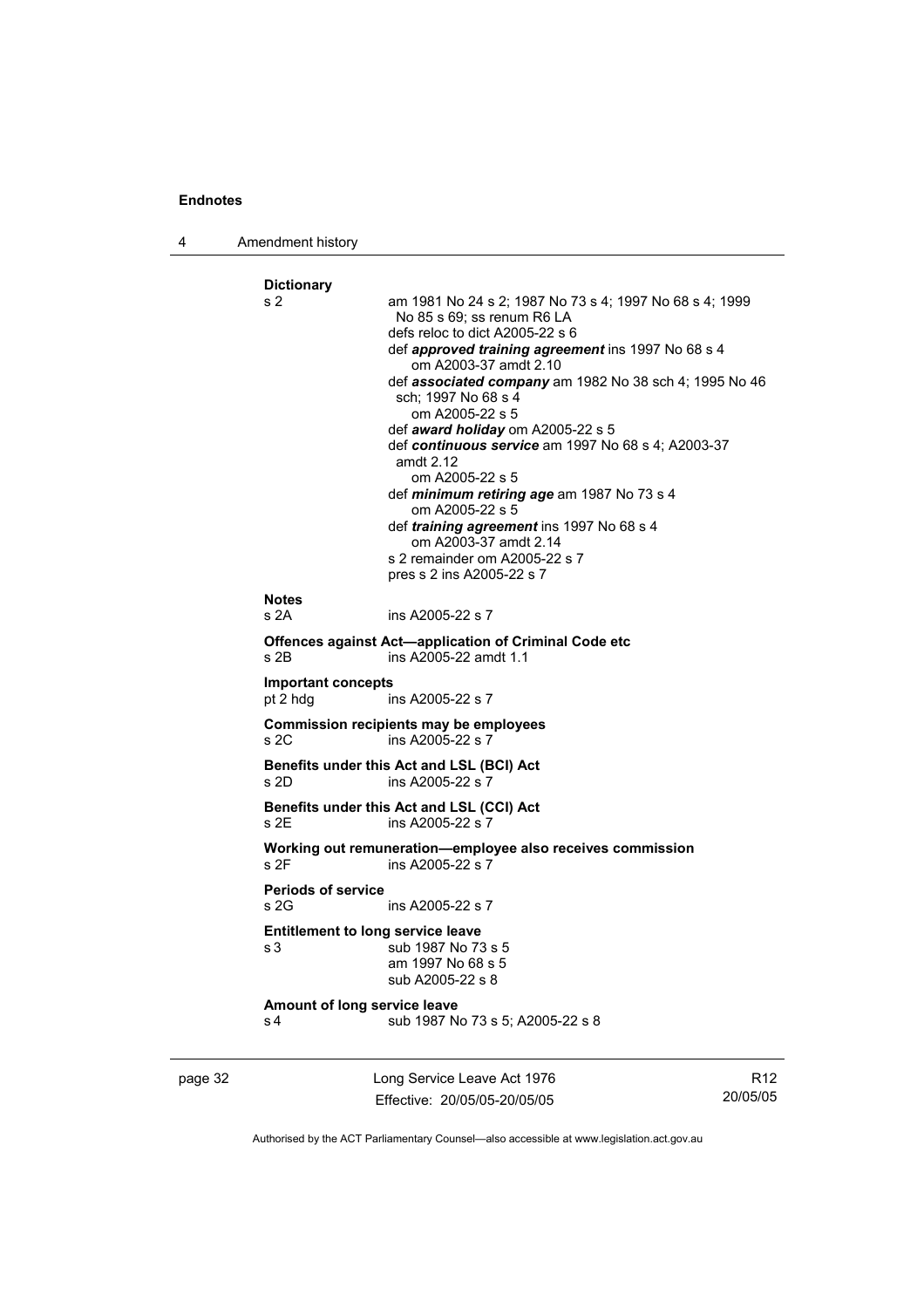Amendment history 4 **Entitlement to payment in lieu of payment**  s 5 am 1978 No 20 om 1987 No 73 s 5 **Grant of leave**  s 6 am 1978 No 20; 1994 No 81 sch; 1997 No 68 s 6 sub A2005-22 amdt 1.2 **Payment for leave**  s 7 am 1997 No 68 s 7 **Manner of payment for leave**  s 8 am 1978 No 20; 1994 No 81 sch; 1997 No 68 s 8; ss renum R6 LA; A2005-22 amdt 1.3; ss renum R10 LA (see A2005-22 amdt 1.4) **Public holidays not to count as leave**  s 9 sub A2003-45 s 4 **Continuity of service in certain cases**  s 10A ins 1987 No 73 s 6 **Pay in lieu of long service leave**  s 11A ins 1987 No 73 s 7 am 1997 No 68 s 9 **Pay for ineligible service after 7 years**  s 11B hdg sub A2005-22 s 9<br>s 11B ins 1987 No 73 s ins 1987 No 73 s 7 am 1997 No 68 s 10 **Pro rata long service leave entitlement**  s 11C ins 1987 No 73 s 7 am 1997 No 68 s 11; A2003-45 s 5; A2005-22 s 10 **Calculation of ordinary remuneration**  s 11D ins 1987 No 73 s 7 am 1997 No 68 s 12 **Long service leave records**  am 1978 No 20; 1994 No 81 sch; 1997 No 68 s 13; pars renum R6 LA sub A2005-22 amdt 1.5 **Administration and enforcement**  pt 3 hdg ins A2005-22 s 11 **Registrar of long service leave**  s 13 sub 1994 No 97 sch pt 1; 1997 No 68 s 13 am 2001 No 44 amdt 1.2680, amdt 1.2681 sub A2005-22 s 11 (3)-(5) exp 13 May 2006 (s 13 (5))

R12 20/05/05 Long Service Leave Act 1976 Effective: 20/05/05-20/05/05

page 33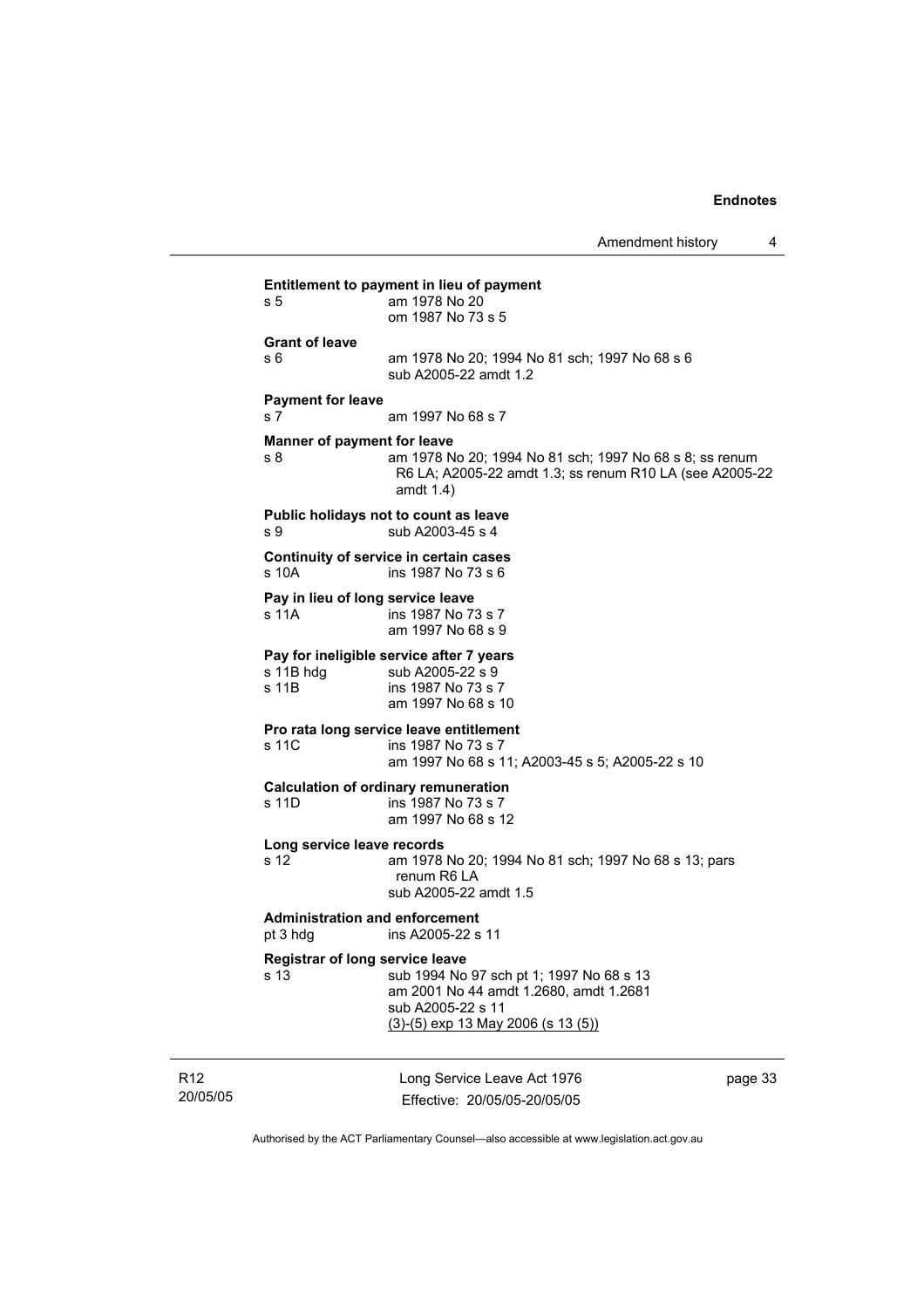4 Amendment history

|         | s 13A                               | Appointment of authorised officers<br>ins 1997 No 68 s 14<br>sub A2005-22 s 11<br>(2)-(4) exp 13 May 2006 (s 13A (4))                                                    |                             |
|---------|-------------------------------------|--------------------------------------------------------------------------------------------------------------------------------------------------------------------------|-----------------------------|
|         | <b>Identity cards</b><br>s 13B      | ins 1997 No 68 s 14<br>sub A2005-22 amdt 1.6<br>$(5)-(7)$ exp 13 May 2005 (s 13B $(7)$ )                                                                                 |                             |
|         | s 13C                               | Powers of entry of authorised officers<br>ins 1997 No 68 s 14                                                                                                            |                             |
|         | <b>Complaints</b><br>s 13D          | ins 1997 No 68 s 14<br>am 2001 No 44 amdts 1.2682-1.2685                                                                                                                 |                             |
|         | Notice to comply with Act<br>s 13E  | ins 1997 No 68 s 14<br>sub A2005-22 amdt 1.7                                                                                                                             |                             |
|         | s 13F                               | Review of directions by registrar<br>ins 1997 No 68 s 14                                                                                                                 |                             |
|         | <b>Review of decisions</b><br>s 13G | ins 1997 No 68 s 14                                                                                                                                                      |                             |
|         | s 13H hdg<br>s 13H                  | Failing to comply with requirement of authorised officer<br>sub A2004-15 amdt 2.113<br>ins 1997 No 68 s 14<br>am A2004-15 amdt 2.114, amdt 2.115<br>om A2005-22 amdt 1.8 |                             |
|         | Liability<br>s 13J                  | ins 1997 No 68 s 14<br>am 2001 No 44 amdt 1.2686, amdt 1.2687                                                                                                            |                             |
|         | Delegation by registrar<br>s 13K    | ins 1997 No 68 s 14                                                                                                                                                      |                             |
|         | <b>Miscellaneous</b><br>pt 4 hdg    | ins A2005-22 s 12                                                                                                                                                        |                             |
|         | <b>Offence</b><br>s 15              | om 1978 No 20                                                                                                                                                            |                             |
|         | <b>Application of Act</b><br>s 16   | am A2005-22 s 13<br>exp 20 May 2005 (s 16 (5))                                                                                                                           |                             |
|         | <b>Approved forms</b><br>s 17       | om 1993 No 1 sch 1<br>ins 2001 No 44 amdt 1.2688                                                                                                                         |                             |
| page 34 |                                     | Long Service Leave Act 1976<br>Effective: 20/05/05-20/05/05                                                                                                              | R <sub>12</sub><br>20/05/05 |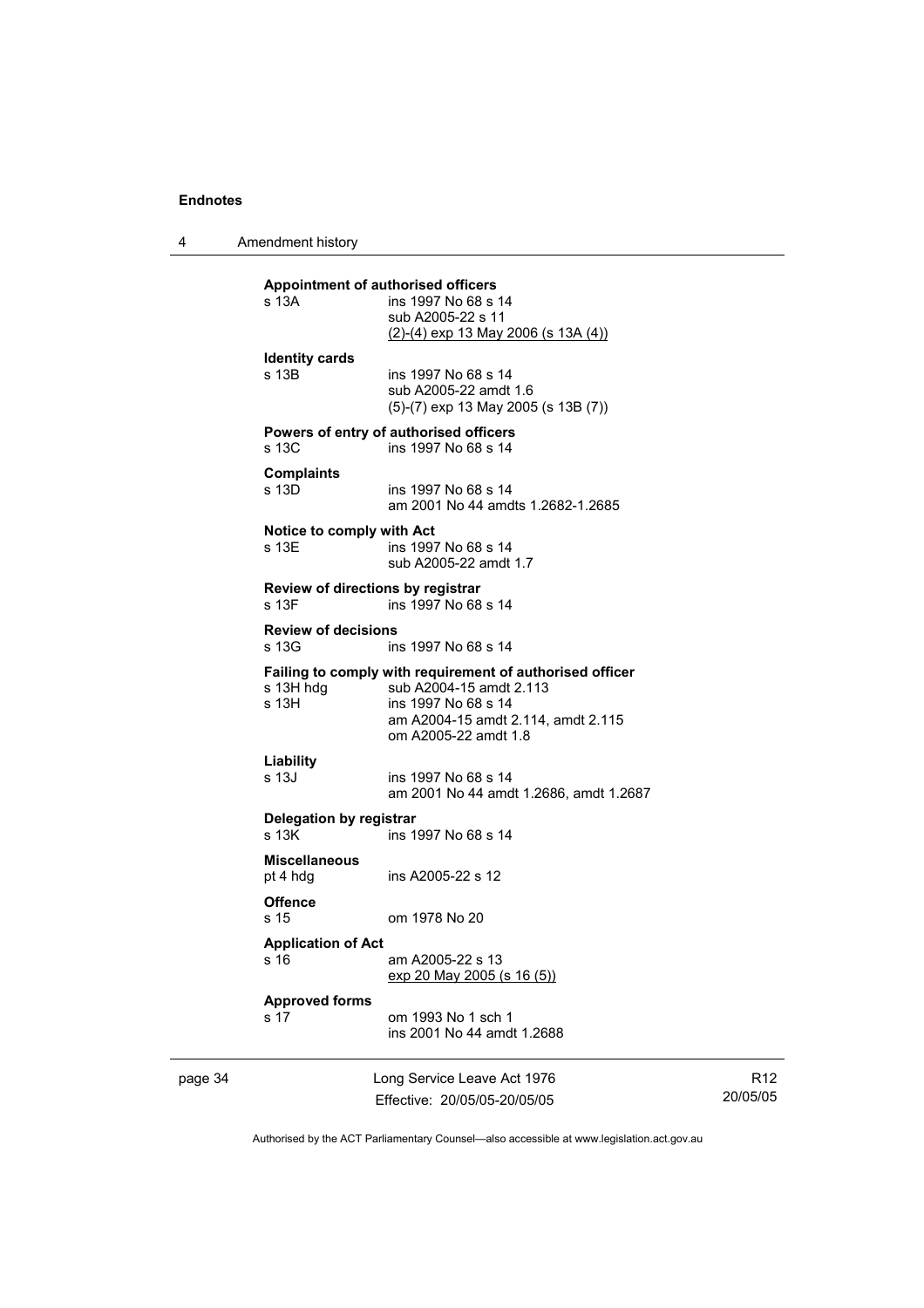| s 18              | am 1989 No 38 sch 1                                                        |
|-------------------|----------------------------------------------------------------------------|
|                   | sub 1997 No 68 s 15; 2001 No 44 amdt 1.2688                                |
| <b>Dictionary</b> |                                                                            |
| dict              | ins A2005-22 s 14                                                          |
|                   | def agreement am 1997 No 68 s 4                                            |
|                   | reloc from s 2 A2005-22 s 6                                                |
|                   | def <b>approved training contract</b> ins A2003-37 amdt 2.11               |
|                   | reloc from s 2 A2005-22 s 6                                                |
|                   | def <b>associated company</b> ins A2005-22 s 14                            |
|                   | def <i>authorised officer</i> ins 1997 No 68 s 4                           |
|                   | reloc from s 2 A2005-22 s 6                                                |
|                   | def <i>award</i> am 1997 No 68 s 4                                         |
|                   | sub 2001 No 56 amdt 3.445                                                  |
|                   | reloc from s 2 A2005-22 s 6                                                |
|                   | def award holiday ins A2005-22 s 14                                        |
|                   | def casual employee ins 1997 No 68 s 4                                     |
|                   | reloc from s 2 A2005-22 s 6                                                |
|                   | def continuous service ins A2005-22 s 14                                   |
|                   | def <i>determination</i> sub 1989 No 38 sch 1                              |
|                   | reloc from s 2 A2005-22 s 6                                                |
|                   | def <i>employee</i> sub 1981 No 24 s 2l; 1997 No 68 s 4                    |
|                   | reloc from s 2 A2005-22 s 6                                                |
|                   | def <i>minimum retiring age</i> ins A2005-22 s 14                          |
|                   | def ordinary remuneration am 1997 No 68 s 4<br>reloc from s 2 A2005-22 s 6 |
|                   | def period of service ins A2005-22 s 14                                    |
|                   | def salary or wages reloc from s 2 A2005-22 s 6                            |
|                   | def <i>trainee</i> ins 1997 No 68 s 4                                      |
|                   | am A2003-37 amdt 2.13                                                      |
|                   | reloc from s 2 A2005-22 s 6                                                |

R12 20/05/05 Long Service Leave Act 1976 Effective: 20/05/05-20/05/05 page 35